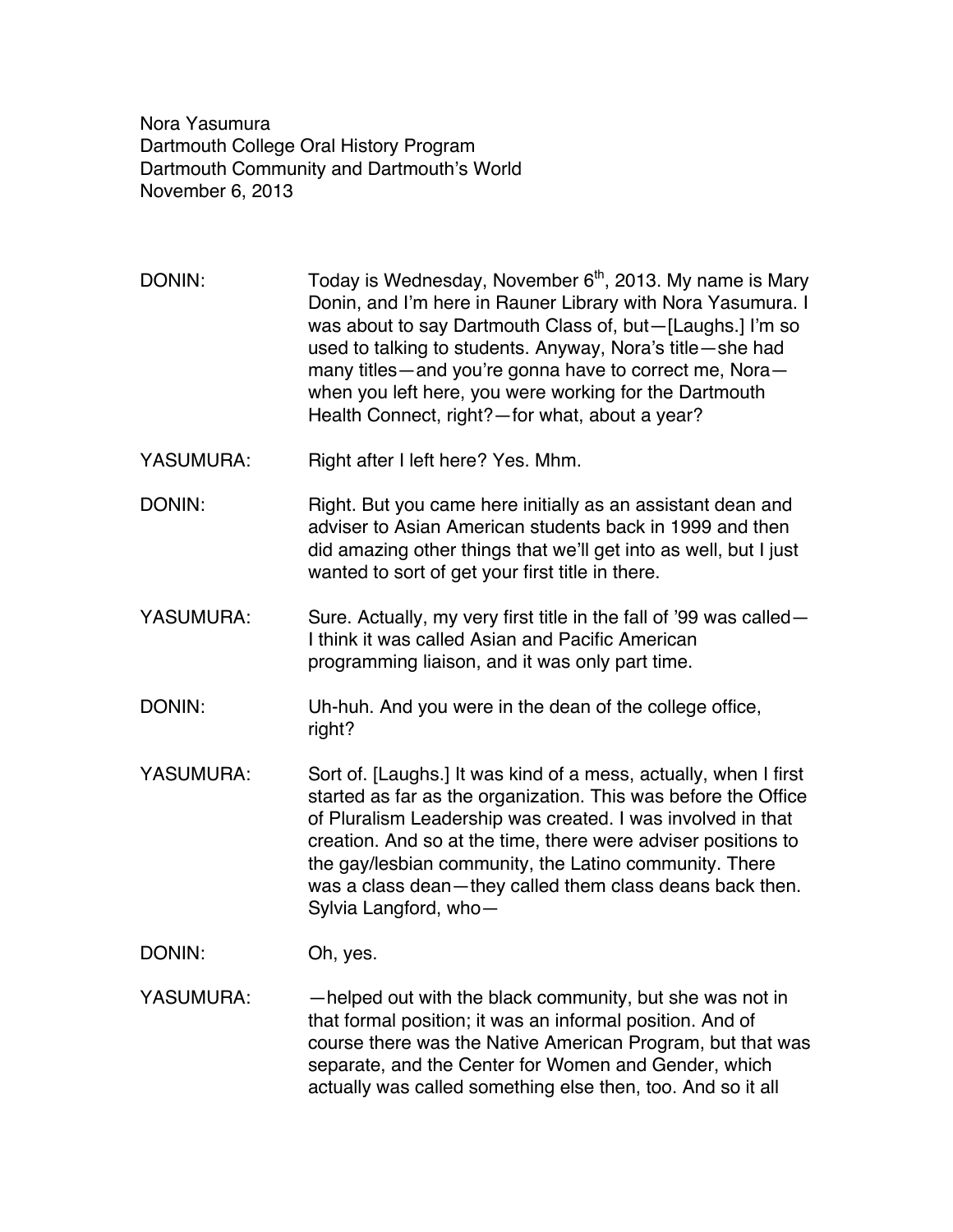predated all that stuff, and we were the last kind of community of the different kind of ethnic, racial groups to get an adviser. And I think it was first advertised for 10 hours a week, and Holly Sateia [pronounced sey-TAY], who was the dean of student life at the time—she had really advocated and really said, you know, "I can't find anybody for just 10 hours." But it was programming liaison, I think, historically because that was what was perceived was needed for the Pan-Asian community—the Asian, Asian-American community—was just somebody to help to do events.

Obviously, that evolved quite a bit, and I think there was more understanding, but it is a snapshot of kind of what people perceived the needs of this growing population of students of Asian and Asian-American descent, coming to Dartmouth. So I was really honored to be that first person in that position and then help to advocate for it to go full time as part of the Student Life Initiative—

DONIN: Oh, yes. President Wright.

YASUMURA: — — of President Wright. [Laughs.] Exactly.

DONIN: So this was, you said, '99. That's right. He started in 1998.

YASUMURA: Yeah.

DONIN: So this was all part—I mean, the efforts of the dean of the college, who at that time—was that Jim Larimore then?

YASUMURA: Yes, Jim Larimore. Yeah. He had just started, I think, in that position then.

DONIN: Yeah. So this is a reflection of exactly what we're trying to document with this oral history project: how the face of Dartmouth literally (and figuratively) has changed so dramatically since the end of World War II. And we're not just talking about women. I mean, we're talking about the way that the student population and the faculty and the rest of the population of the community of Dartmouth has so dramatically changed and become more than just a bunch of white guys here.

YASUMURA: Yeah.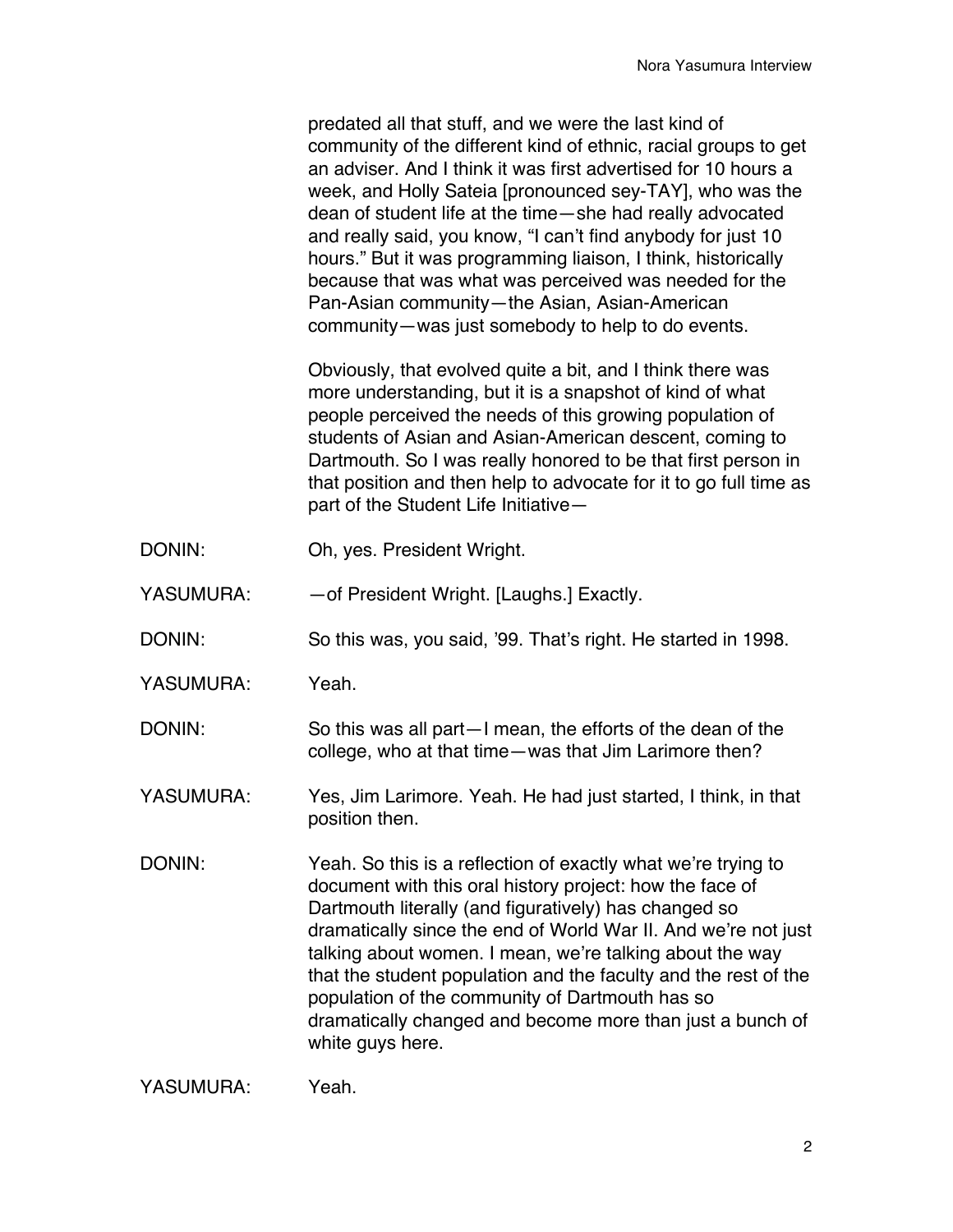- DONIN: And you're a reflection of that because they had to hire specialists—
- YASUMURA: Right.

DONIN: — — to do the programming for these various diverse groups that are on campus.

YASUMURA: Yeah

DONIN: And is that a demand that grew from the students, themselves, or from the administration feeling that those populations needed their own programming?

YASUMURA: Sure, yeah. It's a great question. It really grew from the students, and unfortunately, I think there had been probably students who were coming, who were asking for these kinds of resources. But I think what really eventually allowed them to get this position that I was eventually hired for was a series of kind of, you know, bias incidents or campus incidents that were against Asians and Asian-Americans. There was a cartoon that was very highly offensive. And actually there was a hate crime where two different students were—you know, things were written on the door that were very racist and threatening, actually, in nature.

> And there was actually a round table where Holly Sateia brought together faculty, staff who were here at the time—of course, I wasn't here—who were already engaged with the Pan Asian community and students. There were a number of organizations. I can't remember exactly right now, but I think probably about four or five of the larger student organizations had already been in existence, and they brought those leaders together and students together and kind of just heard what are the concerns. And there was just a laundry list. Actually, I always used it as kind of my—what I call—North Star for the Pan Asian community. I always really understood and respected those students. Some of them were alums that also were starting to kind of speak out, too, because they had fought—weren't getting a lot of traction, but I think that incident really helped to sort of say, "We've got to do something."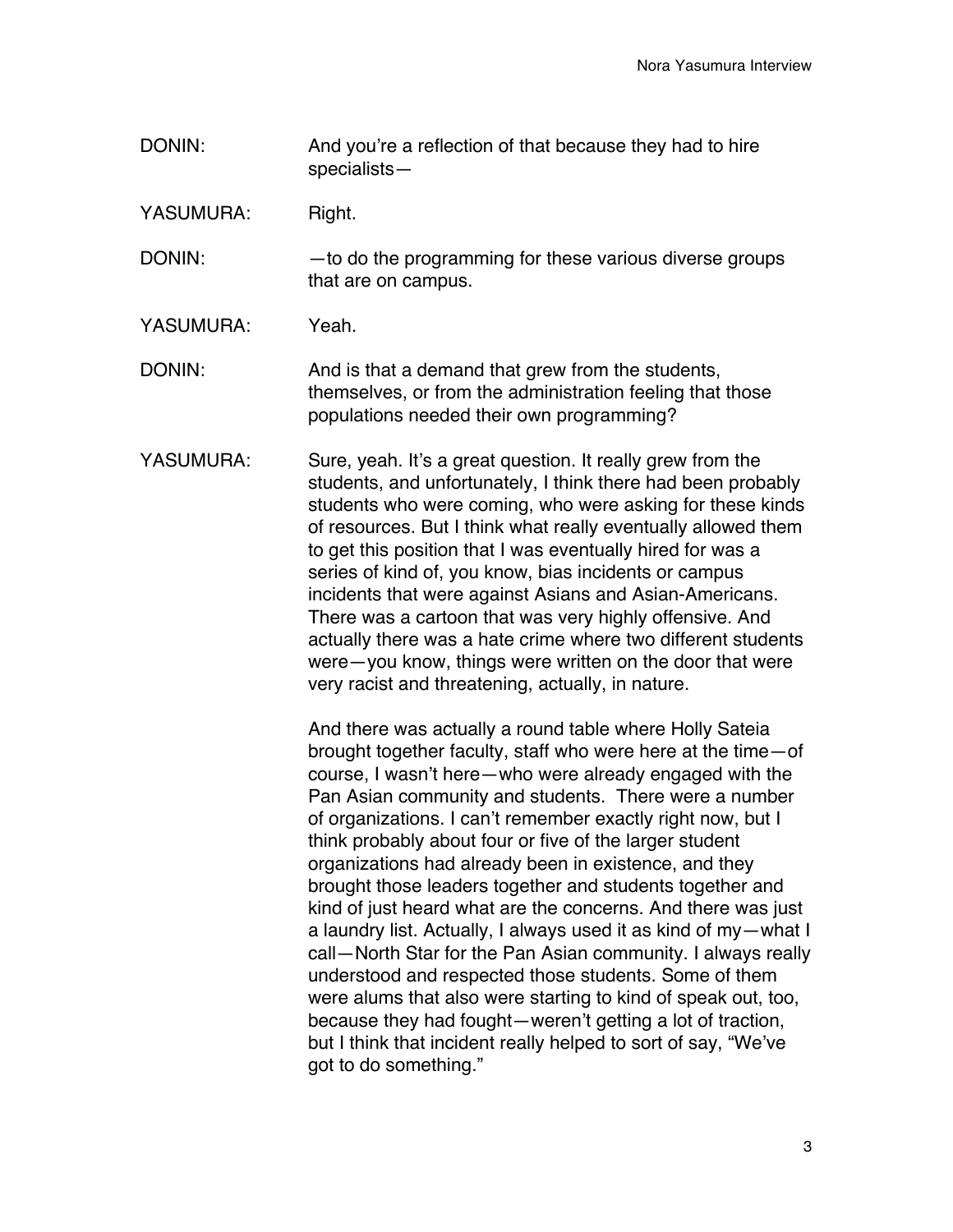And so that round table kind of list—it talked about Asian-American studies, it talked about having an advisor, it talked about gaining more awareness about Asian and Asian-American issues at Dartmouth. Really showed how far back Dartmouth was at the time.

DONIN: Yeah.

YASUMURA: And it took me–You know, we didn't get through all those lists, but I stayed here partly because I wanted to see some of those things really get traction. And we grew up to almost 20 Asian and Asian-related student organizations. So, you know—

DONIN: Twenty?!

YASUMURA: Yeah! [Laughs.] Because we had dance troupes, we had performance groups,—

DONIN: Oh. Oh.

- YASUMURA: —we had different cultural groups; we had, you know, political groups. We had lots of different types. I think that that's probably cut back a little bit, but at some points over time—and I always really felt like students should have choices and should have the ability—so there might be six different groups that were really focusing on China, for instance, or Chinese-American culture, and so there was definitely people who were interested in the language component of that, the religious component of that, the different intersections of identity. And, you know, so that was always kind of really interesting, too, to see that Dartmouth had evolved, where we weren't just sort of saying, "There's one Asian organization. You all have to get along, and you're all the same"—
- DONIN: [Chuckles.]

YASUMURA: — "and that's all you get."

DONIN: Yeah.

YASUMURA: So, yeah, that brought different kind of challenges for us to help people communicate and get along with each other and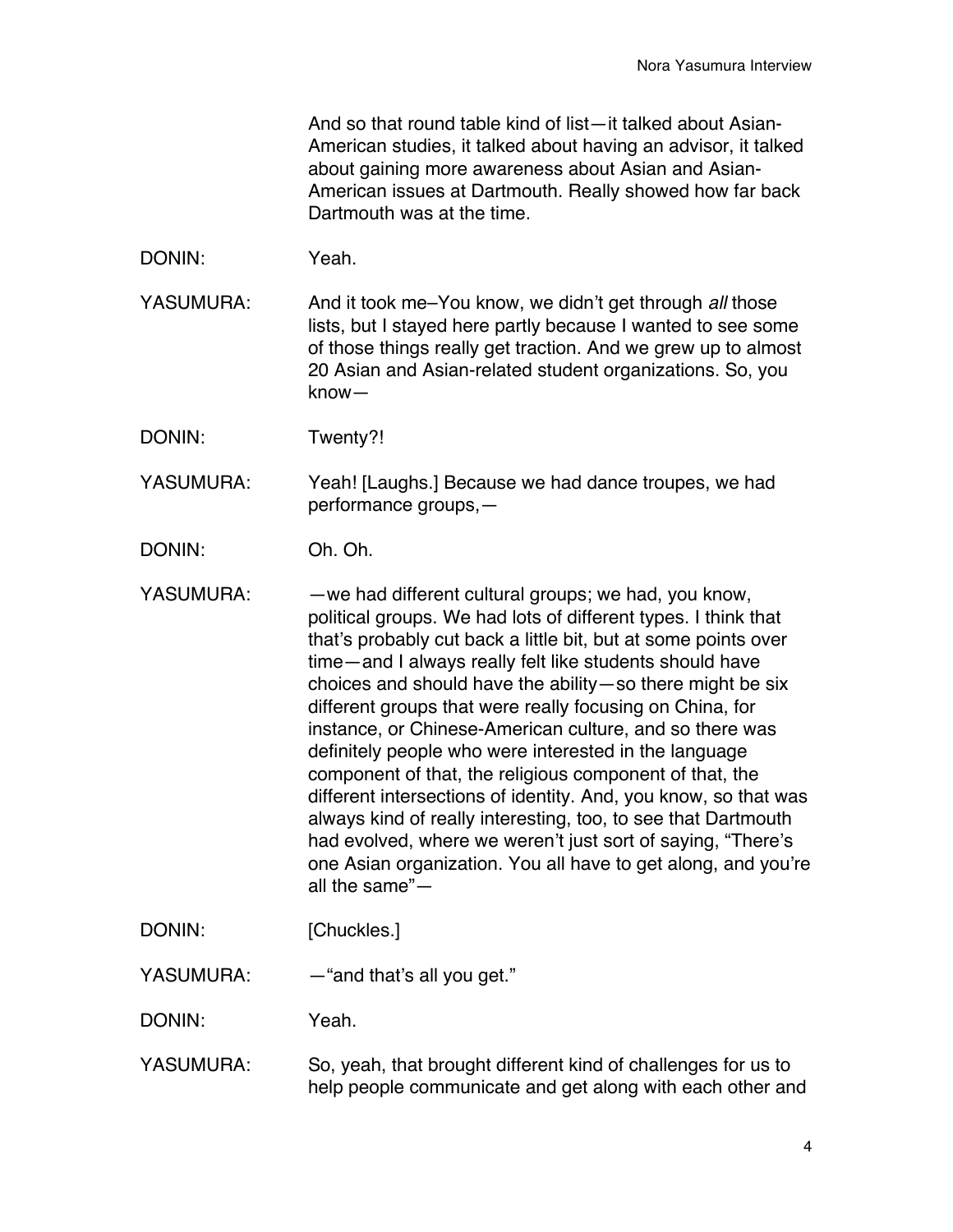not feel like they were fighting over resources. But I think overall, you know, that really enriched the community, and it was nice to see it grow. So I really had 12 years to be the first person in that position, to kind of watch the evolution, some of which was really positive, some of which was discouraging because we didn't get as much traction as I think we were all hoping.

But also what's more rewarding just in the snapshot of the Pan Asian community is to see those alums, you know, and stay in touch with them through Facebook and other kinds of social media, to see—many of them have continued in either professionally or in their private time to be advocates for the Pan Asian community, to be social change agents through their lives.

And that's always something that I felt drove me, was—you know, it's wonderful to have them get back and make this community at Dartmouth better. At the same time, we are actually educating them to be leaders and professionals through their whole lives. So we didn't burn them out— [chuckles]—so that they said, "I don't want to work on these issues." Many of them continued to do that and be committed to that, and that's probably one of the things I'm most proud of to see in the Pan Asian community.

- DONIN: Did it pull alums from the older classes back to Dartmouth when they saw how this was developing? I mean, who did not have that kind of support when they were here.
- YASUMURA: We actually—it didn't pull them, but we found some of them, and we pulled them back [chuckles]. So in 2002 actually I called the Rauner Library, and I said—because at that point OPAL had been created, and we were then folded into—we had the Native American program as part of it—you know, the black community had an adviser. And they would pull call the Rauner Library and say, "Pull the Native American students' file, and they'd get these big files from—of history for the black community—get these big histories.

So I called and said, "Can I get the one on the Asian American community?" "Uh, there is none."

DONIN: Ooh.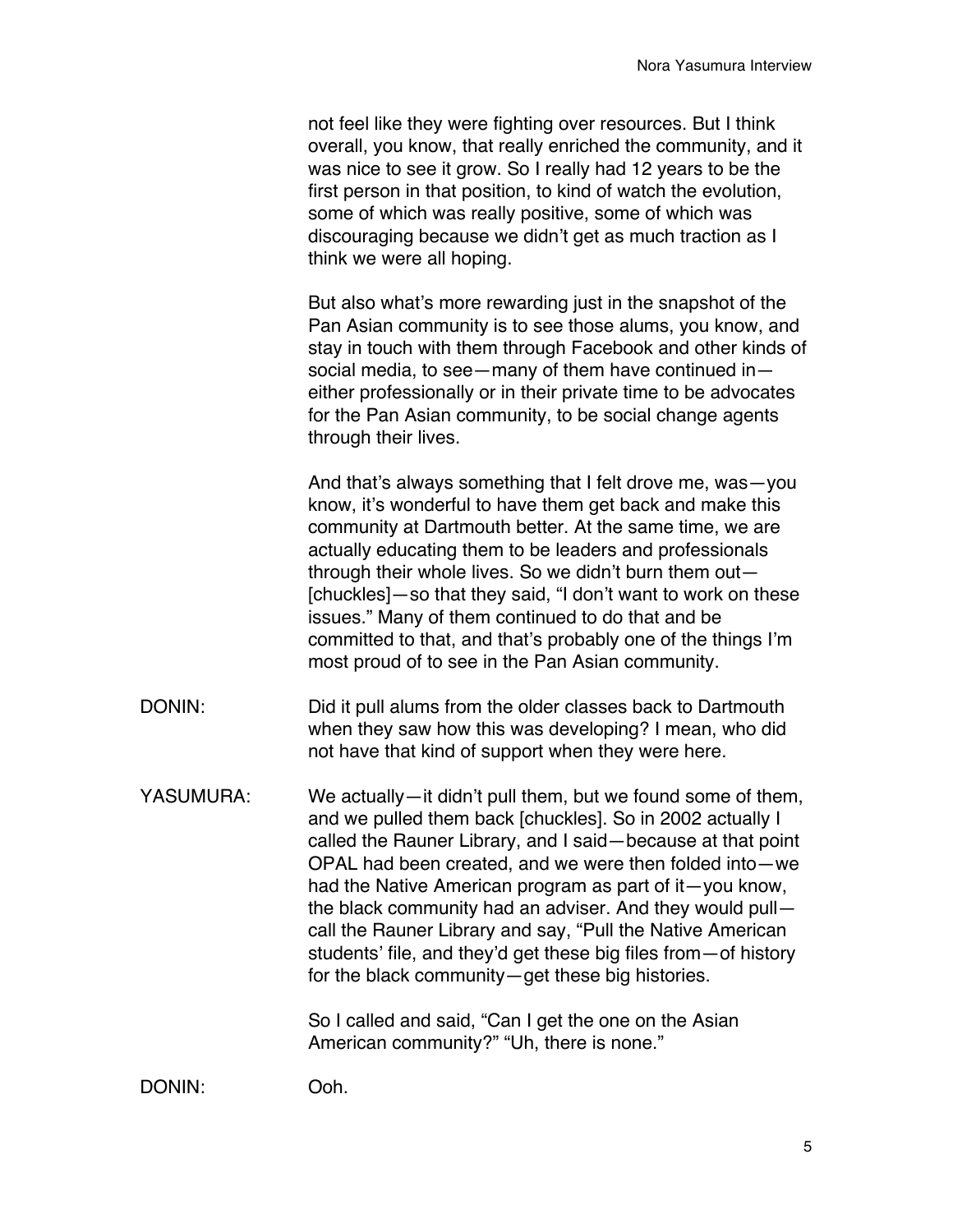YASUMURA: There were—we were able to find some documents kind of related to AMES and DAMELL that the—which would be the different Asian-American studies language program and the academic side of it, which were interesting. I think maybe the newsletter was called *Orient Express*. I mean, it's really interesting to see—but we really couldn't find—I mean, there weren't a lot of archives, so we—a student and I—we started just going—we couldn't find—you know, of course we know who the first alum who's of Asian descent, quite a famous alum. But then there is really not a lot of other information about other influential Asian or Asian-American alums. And certainly we still don't—we couldn't find, actually, who was indeed the first Asian-American alum because the college didn't distinguish—again, it was just an identity that was really invisible.

> So that was very telling. So we decided to do the first work with the Dartmouth Asian Pacific American Alumni Association (a mouthful), DAPAAA, which I think had been formed in the late '80s. And we contacted them and worked together to really help to bring back the first reunion. So we had alums from almost every decade to come and just talk a little snapshot.

> One of them is Hoyt Zia '75; one who is Helen Zia, who is a very accomplished Asian-American social activist, and she was a journalist who broke the story on Vincent Chin, who— So anyway, he, in his own right, graduated in the late '70s or the mid '70s and he never looked back. He didn't really—he wasn't very interested. He didn't have a very positive experience as a Chinese-American person here. And he thinks that maybe there were three or four other, you know, Asian-Americans; a few international students that were here at the time.

> And so he lives in Hawaii, and when he graduated—later, he founded the Asian-American Bar Association with a few others. I can't remember if it was just the San Francisco chapter or the broader—but he was quite influential in his own way and, again, continued to be involved in the Asian-American community.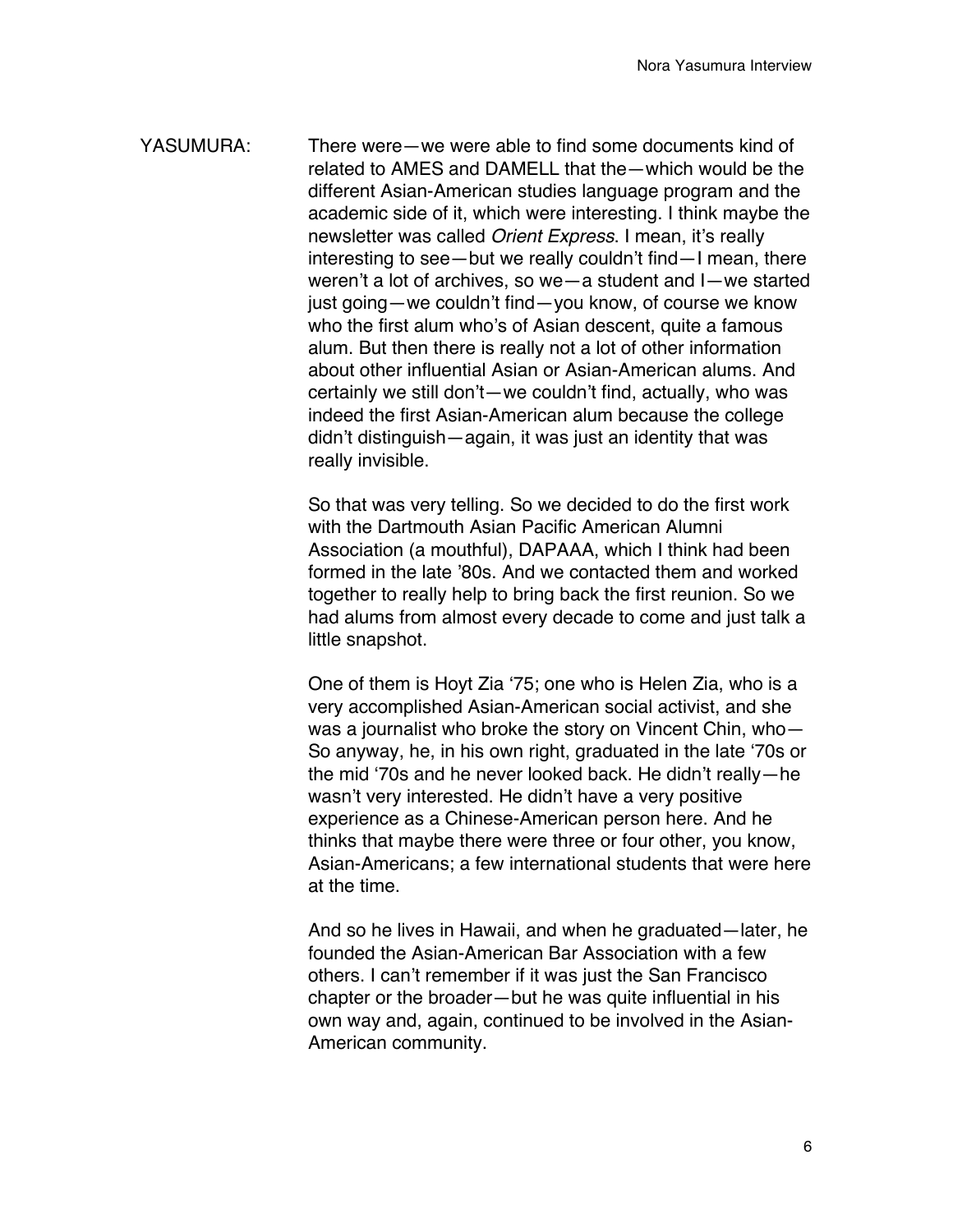So we found him in Hawaii and engaged him and brought him back, and he was on the board for DAPAAA for a number of years. So we were able to help reclaim some people, to reclaim their experiences.

DONIN: Yeah, yeah.

YASUMURA: But those are always really important, I think, because part of the history for the current students to remember—and I always really try to press on them, to them, help them see is that they stand on the shoulders of the people before them. So they get benefits today that people before them—who were those firsts who had to endure and go through? And they should think about how *they* will have—leave a legacy, no matter, in what ways they'd like.

> And that was always, you know, this kind of idea of—For me, history and Dartmouth is about leaving your experience, leaving Dartmouth in a better position than the way you received it, but also being appreciative of those people who—many didn't see much change. It takes such a long time to make profound social change here.

> I was lucky, towards the tail end of my time at Dartmouth, to have that kind of—again, that decade, that wisdom to look and say, "I know it's possible. I have seen things move." And so, you know, I think I could be kind of a beacon of hope sometimes because when you are in it day in and day in out, it—

- DONIN: It's hard to see it.
- YASUMURA: Yeah. And students are here a relatively short period of time, so—yeah.
- DONIN: So what impact do these programs for students of whatever particular group we're talking about—do you think that helps them feel that they belong more at Dartmouth, or does it sort of set them apart because they tend to migrate towards one another? I'm trying to picture the pros and cons of encouraging them to hang out with the people that look like them, so to speak.

YASUMURA: Sure. Yeah.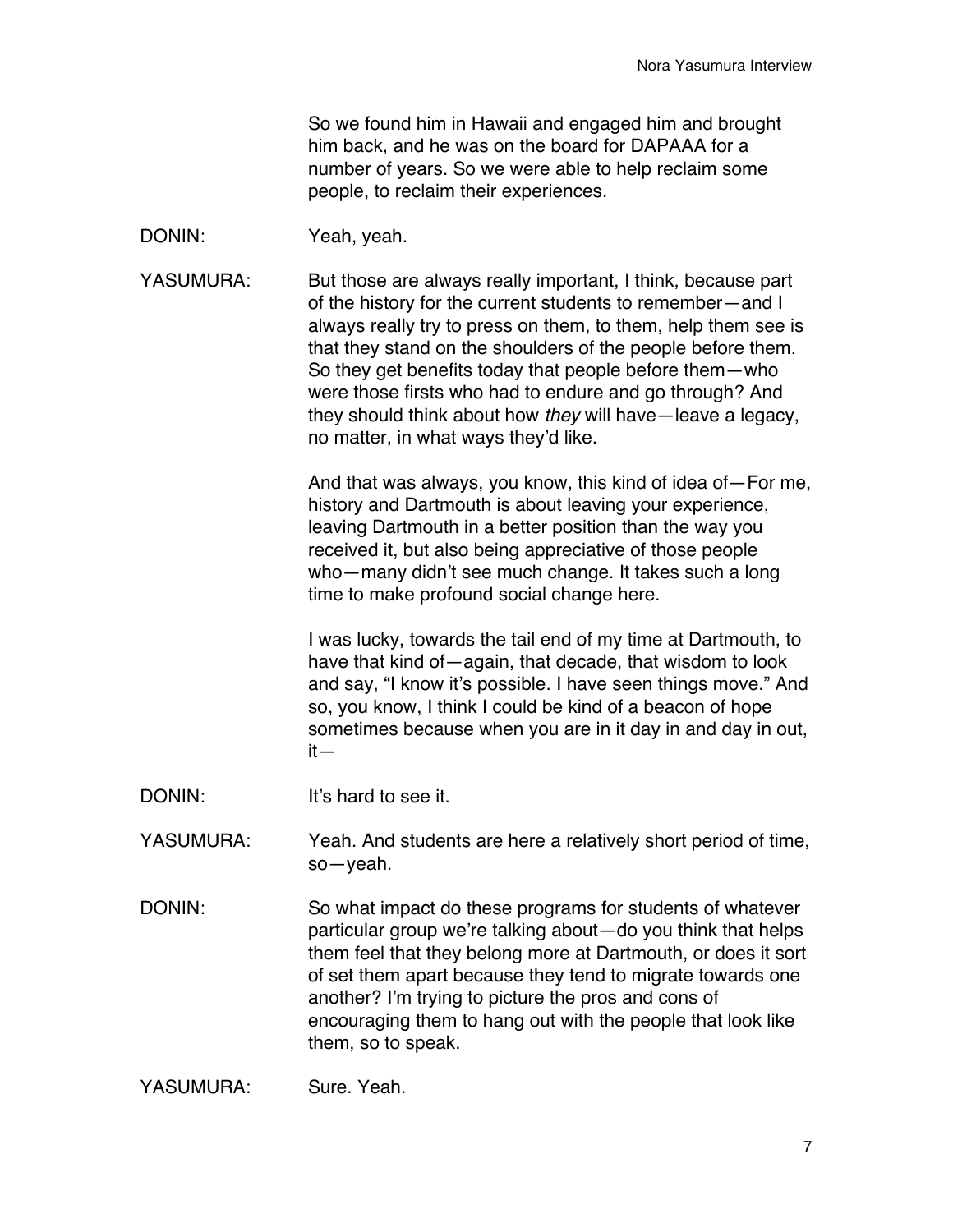- DONIN: How do you help them feel like they are really part of the fabric of Dartmouth?
- YASUMURA: Sure, sure. Well, I think—So one of the things about me personally is that I'm a multi-racial person. So I—my father was Japanese-American. He was born and raised—but his family went through the internment camps of World War II, so I've kind of grown up with that legacy of knowing—You know, my mom's Caucasian, a German, Armenian background. And I grew up kind of in the regional New York area.

And I think for me—just kind of answering your questions, I think for me, having the privilege of just belonging to one has never been my experience, and I think what I've kind of chosen to do with that particular experience and identity was to—I think I got good at bringing different communities together. I played lacrosse. That was a very different community in college. But I was also, you know, really involved in that Asian, Asian-American community.

I went to the University of Vermont and I've always been kind of a contradiction to people because I have a very broad social identity and activities that I enjoyed. And they didn't always go together. And I think I really kind of brought that with me to Dartmouth, and that would be my first observation was that people really are on separate islands.

And one of the things that I probably am most proud of, contributing and bringing to Dartmouth, was this program called Diversity Peer Program, and part of how that came out was—Because I was only working part time, and Holly Sateia, who was my supervisor at the time, had said, you know, "We got this grant to bring people together to talk about sensitive topics, and we were wondering if you wanted to work a little bit on that."

So I said, "Sure." And so I ran it for a couple of months the way that the person before me had run it, which was just bring in a speaker and different students would go for an hour or two hours, and then that would be it. And I just said, 'You know, this is a lot of money for bringing in a speaker for a couple of thousand dollars, which really doesn't have any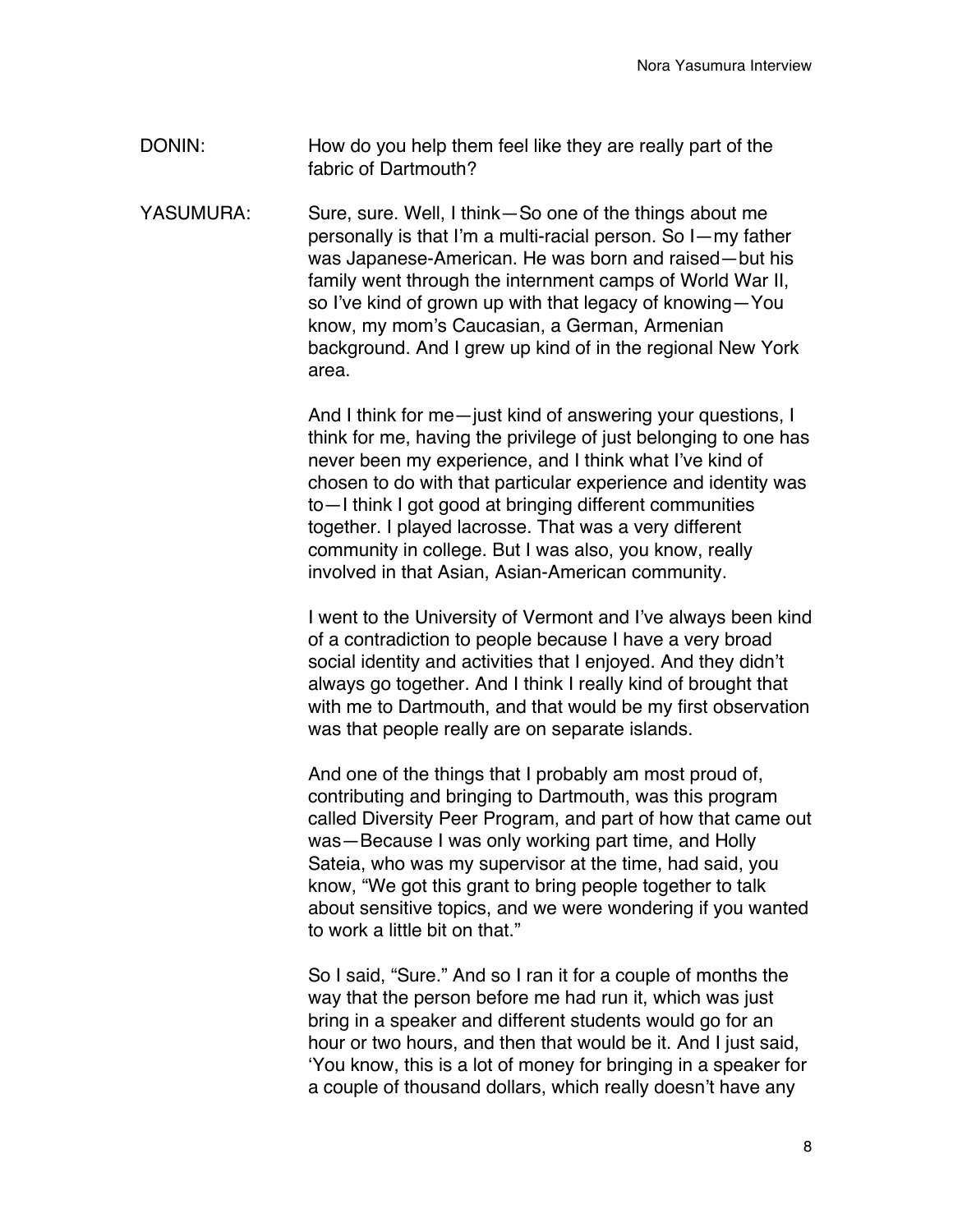traction. Could I take that money, and could I run focus groups and come up with my own curriculum working with students, ground up, and really bring different people from all different walks of [life], backgrounds, from campus, together."

And this was actually—I came in the fall of '99, so probably by the winter of 2000. By the summer of 2000, we had arranged ourselves to—that was the sophomore summer of the class of 2002. We ran different focus groups. We asked students from all different walks of life. I networked and met sports teams, Greek system—you know, houses and people, and we just asked them lots of open-ended questions about diversity.

And what we found was that students were very isolated, that there were students who were committed all over campus but didn't know how to approach these topics, didn't think they were welcome, that if you weren't an African-American student you didn't have a right to really talk about these issues.

And it was just a sad…I had also come as a counselor, 'cause I was working in the counseling field prior to that and could see how burnt out so many students were. And it was just sad to see how disconnected people were.

So we came up with basically this program, and we decided that the format needed to be going out—off campus for two days, to go on this intensive retreat. At the time, this was not popular. Now the Tucker Foundation—you know, the Rockefeller Center, the Dickey Center—everybody does that. But this was not popular. And people said, "Students will never do that. They would never give up their personal time." I mean, the Internet was just—you know, Facebook wasn't even really invented. But even then, people said, "The students won't disconnect from campus. They won't take"—

And we had just a lot of good involvement right from the beginning. And because of, I think, the way we had done the focus groups, it came from the students. You had asked me, you know, "Where did these things come from?" Because it came from the students and I was just facilitating that, we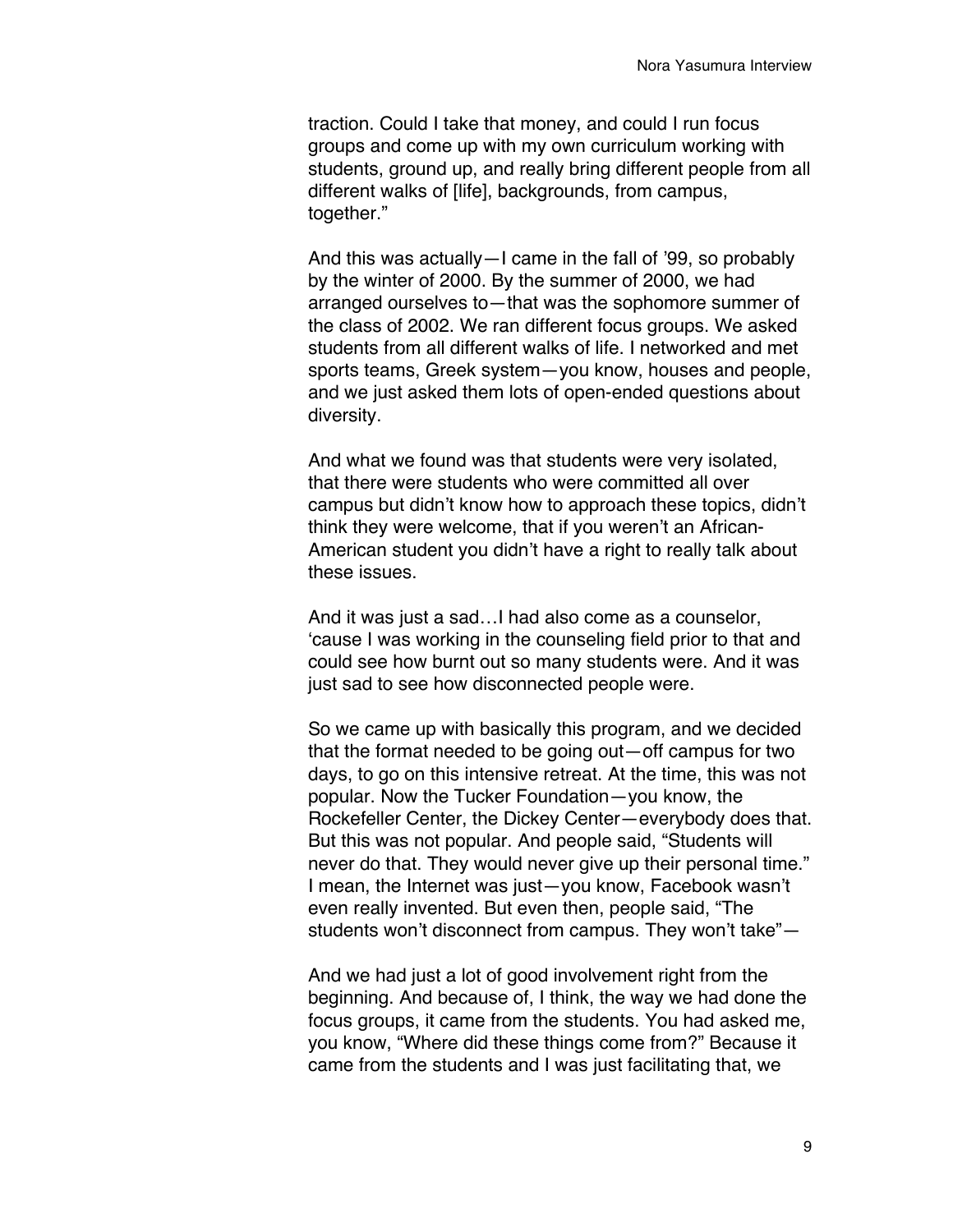always, through the 12 years that I ran that program, we always had students from lots of different walks of life.

And so that was one way to really help to create structures, to give students the opportunity to really be vulnerable and real with each other. You know, one example would be, you know, an African-American student from Atlanta who really grew up in quite, you know, an impoverished kind of situation, had said, "I'm statistically not supposed to be at Dartmouth College." You know, that kind of was *her* background.

And there was another student on that same retreat who had actually been involved in a very public hate incident on campus and who had really learned from that and had decided that this retreat would be a good way—and, with my encouragement, to apply for it and was accepted. And that particular student, who identified as white,—he said, you know, "I feel so guilty about the economic and kind of racial opportunities and privilege that I have."

And, you know, it was great to see these two students sit together and after lots of great conversations, real conversations–you know, for the black student to say to the student, "I can't afford for you to feel guilty and do nothing. I don't need you to feel guilty. I just want you to take responsibility and appreciate what you have and look around and recognize not everybody does. That's all I need."

And it's just a transformative moment, not just for those two people. When you do that with a group of 15 people, everybody is transformed. And there were many of those kinds of instances where—you know, where people really had real conversations: cry, laugh.

And we had students—you know, alums that said that because of those instances, they changed their major, they chose different classes. So we really saw that it impacted them. And it really showed me—I think the thing that people don't understand, I think, always about Dartmouth and the students here—and you were sort of saying—you know, we were saying, prior to, students are just amazing here—is that if you give them the opportunity, they really can rise to it.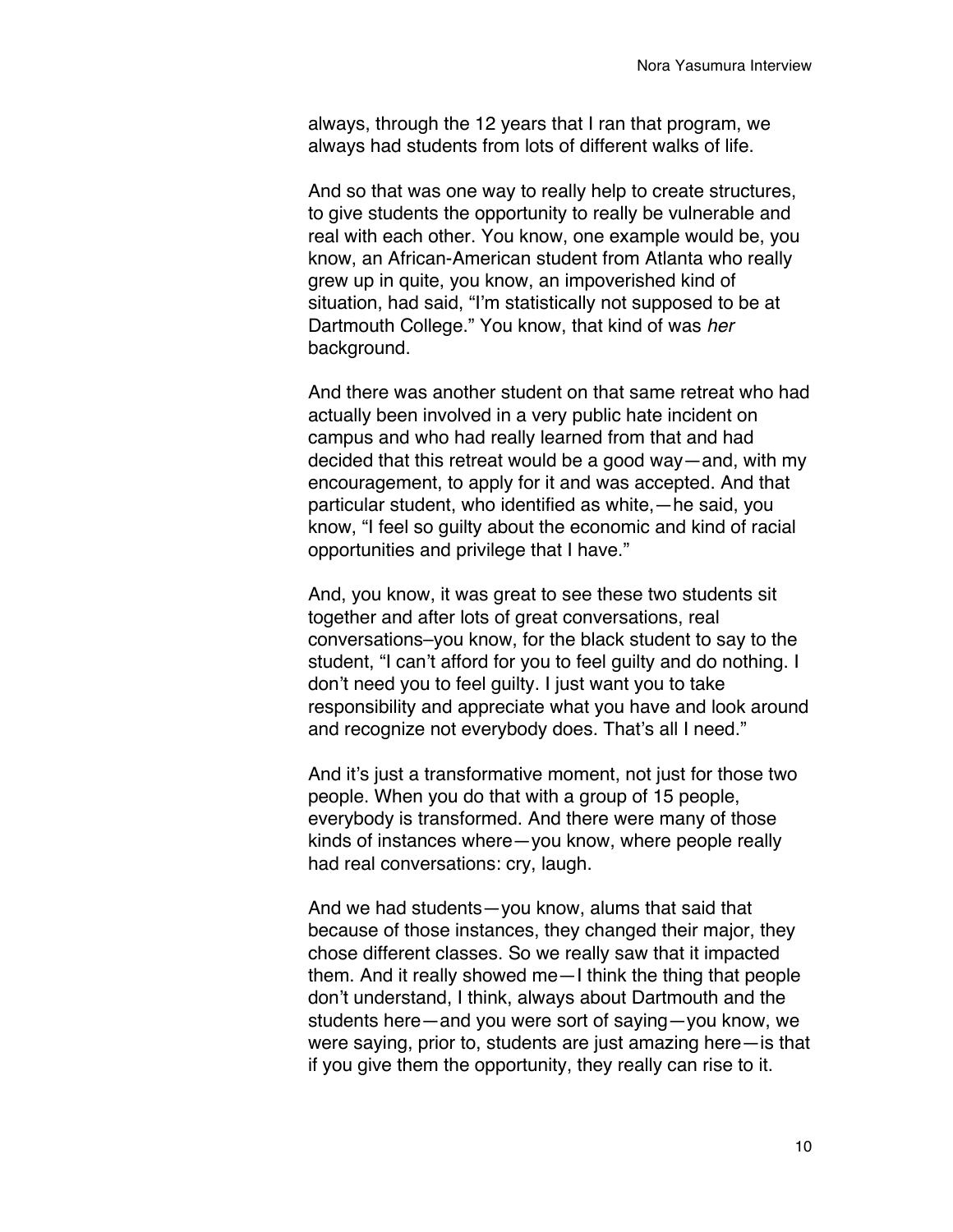They were always thirsty for meaningful opportunities to connect with other people.

And I think part of that is because there still is this—seems to be a culture—it softened, but I think we're—so many students would feel the need to put masks on. Happens very quickly here, where they get kind of the idea that they're needing to perform for others. It didn't feel like people were competitive academically; they were competitive for themselves, I think. But there was this need to kind of put masks on and hide who they are.

And then if you layer that with sexuality or gender or religious diversity or other ability, class, race, obviously culture, it was even harder, but it wasn't just those social identity groups that were here later. I just think it's actually almost all students here that really struggle with needing help to really feel comfortable with being vulnerable and letting people get to really know them.

So I think programs like DPP—there are obviously other really great programs—these cultural groups or, you know, the Gay-Straight Alliance or, you know, different—Mosaic, which was the multiracial group—they gave students the opportunity to really explore parts of who they are with that vulnerability, to compare and contrast with each other.

So to me it wasn't either-or—like, should we have these cultural groups or should we—it was an end. I think we had to do all of it. That's why I had to write out all the things I did because I really felt to do the job well, you had to give people a lot of choices—some developmentally—some people really needed to find those cultural groups. We had students who had been adopted themselves, maybe of Korean descent but adopted to white parents. They needed to be involved and meet other people of Asian descent and interact. That was scary for them. Other people—it was a way to stay connected and not lose their language or their culture.

But, you know, again, it was nice to have all those choices.

DONIN: It seems, from the students we've talked to during this project, so many of them—and this is just a different way of describing what you were just talking about, but so many of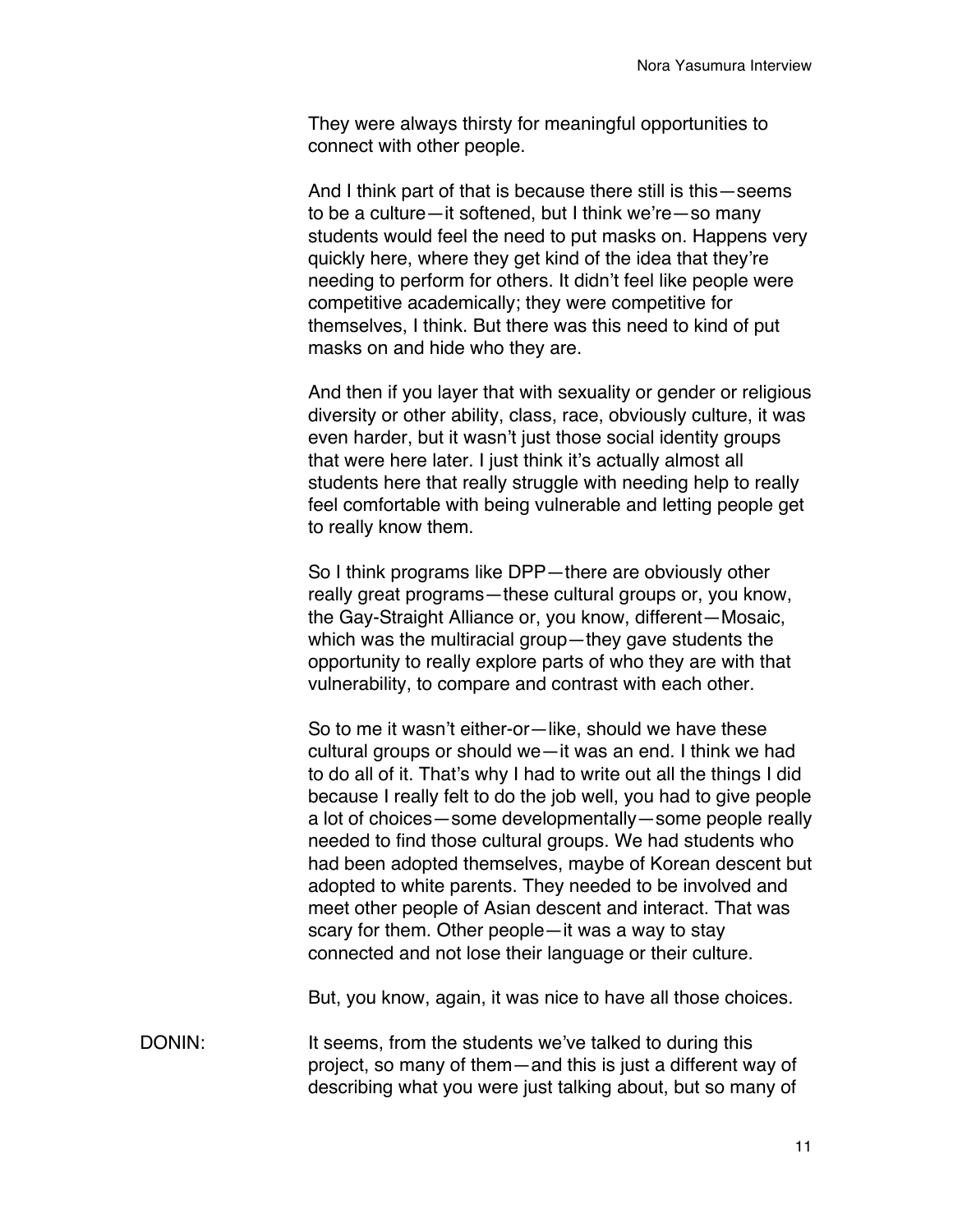them felt such enormous pressure to sort of fit in and figure out where they fit into this puzzle that is Dartmouth. And the pressure—you know, in addition to the academic pressure, which is huge, they've also got this tremendous social pressure to figure out, you know, *Who am I supposed to be here?* As you say, what mask do they have to put on?

YASUMURA: Yeah.

DONIN: And it was almost debilitating to some of them; it was easier to sort of hide away and not try to engage.

YASUMURA: Mm-hm.

DONIN: And you then layer on top of that this business of whether to be Greek or to be non-Greek,—

YASUMURA: Mm-hm.

DONIN: —and so many of them, it seems, ran away from the Greek thing because it just looked so overwhelmingly difficult to fit into that one-size-fits-all—

YASUMURA: Mm-hm.

DONIN: — — social model.

YASUMURA: Yeah.

DONIN: So these efforts that you've made are huge here. But I wonder—is there any way to change the sort of—this is such a closed environment here. These kids are all locked in here in Hanover. Certainly the location has a big impact on that.

YASUMURA: Mm-hm.

DONIN: It's not like they can walk down Main Street and feel like they're getting away from Dartmouth and see people who look like them, 'cause you can't; you're stuck. It's everybody at Dartmouth.

> So how do you think they've survived overall, getting through this? I mean, over your 12 years, has it gotten better? Because of all these programs you've started, do you feel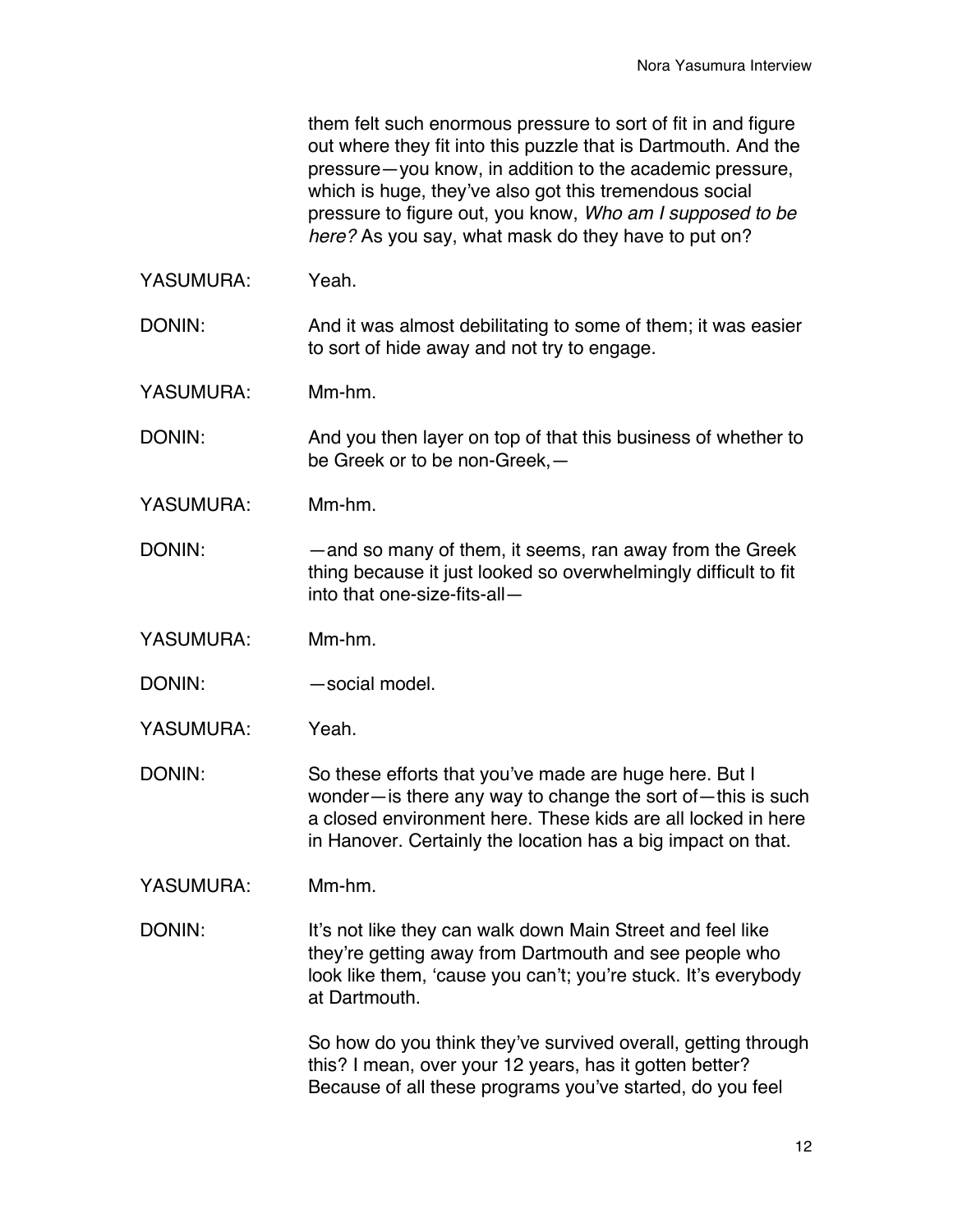that the transition to this life here got better as the years went on?

- YASUMURA: I think it definitely got better. I mean, I definitely feel like the climate has improved.
- DONIN: Yeah.

YASUMURA: It doesn't go away, because what ends up happening is that we just unearth the things that have been under the table, which many people feel the bruises on their shins of that. What's troubling to me is they feel the bruises on their shins, and they tell people, and people smile at them and say, "I don't know what you're talking about," because they're not getting kicked on the shins, right?—whether that's administration, faculty, or their peers. And so they literally start to think that they're crazy, there's something wrong with them, they're part of the problem.

> And that's the part I think that, at least for me, would be— When I left Dartmouth, I was honored that hundreds of people, you know, sent me letters, alums and current students, but what was really striking to me was the steady stream. You know, I accomplished and started many, many things at Dartmouth and I was very proud of those.

> But that actually wasn't what people sort of said. Actually, what people said was—you just listened. And I didn't even try to—I think I learned, as a dean, as an adviser, that I didn't—it wasn't doing anybody justice by trying to cheerlead them out of that. Of course, that's not really my nature anyway, but I just was a mirror of the truth-telling, of the challenge.

So the things—Towards the last couple of years, I really started to work with a couple other wonderful administrators, Giovanna Munafo—and we were involved—Jan Targan—we were involved in the Economic Equity Initiative, which actually predated—Really Jan and Giovanna brought people together to start to even just talk about issues of class. Very taboo at Dartmouth at the time.

Out of those talks and those workshops came the Hops Initiative—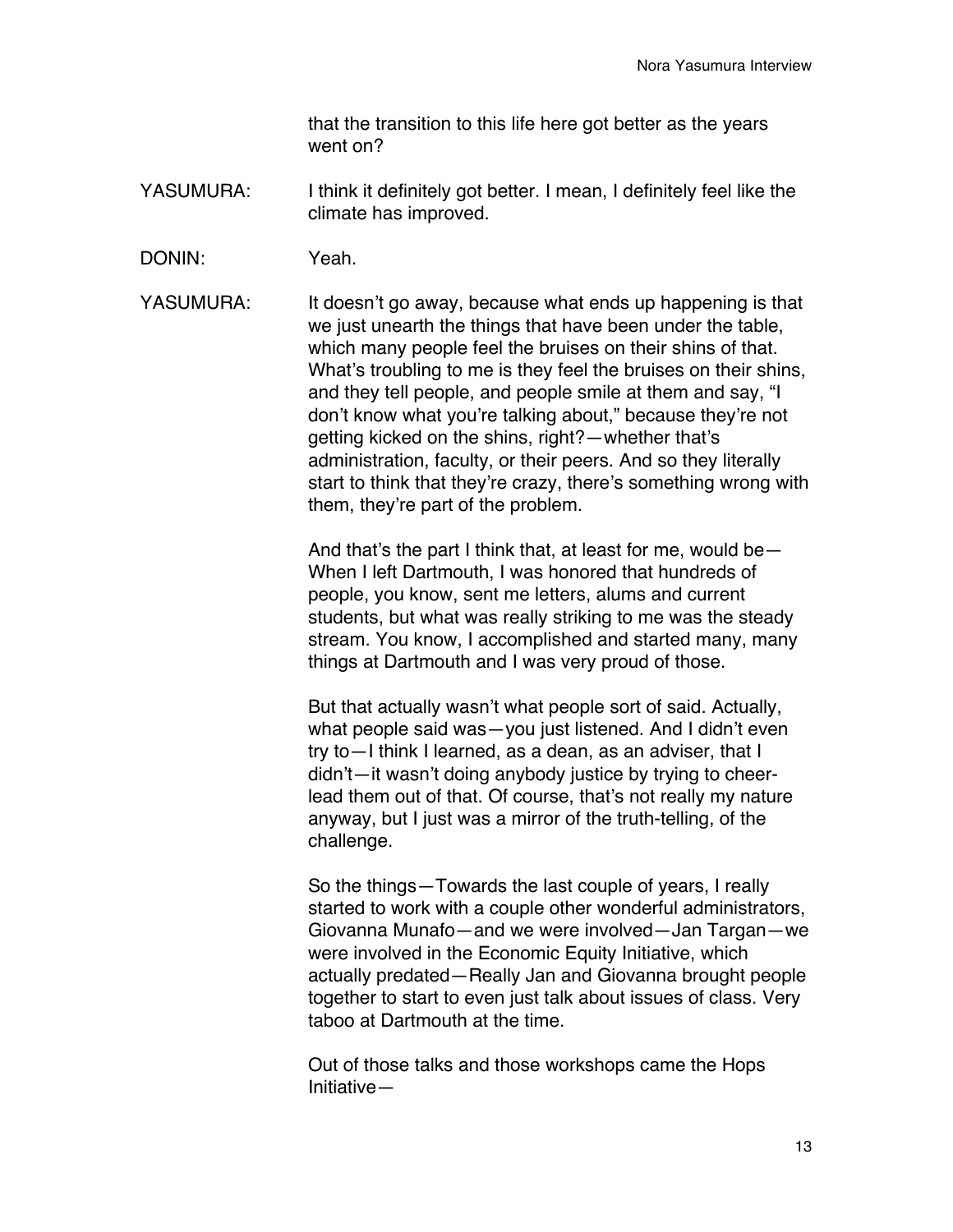| DONIN:           | Hops.                                                                                                                                                                                                                                                                                                                                                                                                                                                                                                                                                                                                         |
|------------------|---------------------------------------------------------------------------------------------------------------------------------------------------------------------------------------------------------------------------------------------------------------------------------------------------------------------------------------------------------------------------------------------------------------------------------------------------------------------------------------------------------------------------------------------------------------------------------------------------------------|
| YASUMURA:        | The Hopkins Center, -                                                                                                                                                                                                                                                                                                                                                                                                                                                                                                                                                                                         |
| DONIN:           | Oh, yeah, of course.                                                                                                                                                                                                                                                                                                                                                                                                                                                                                                                                                                                          |
| YASUMURA:        | -yeah, where they really talked about issues of class, which<br>was very high profile, which was wonderful. And I, along with<br>a couple of other people, started to really talk more about<br>first-generation college student issues.                                                                                                                                                                                                                                                                                                                                                                      |
| DONIN:           | That's another one that's on your list that you started, right?                                                                                                                                                                                                                                                                                                                                                                                                                                                                                                                                               |
| YASUMURA:        | Yeah. And so-but part of that was because that population,<br>along with a subset of that population, which our students<br>who are undocumented who are here-were just completely<br>invisible.                                                                                                                                                                                                                                                                                                                                                                                                              |
| DONIN:           | Invisible.                                                                                                                                                                                                                                                                                                                                                                                                                                                                                                                                                                                                    |
| <b>YASUMURA:</b> | So they're getting knocked around under the table, and<br>nobody is even recognizing-not nobody, but very few-as a<br>whole, as a culture. There were many wonderful<br>administrators and students who did notice and were trying<br>to help. But for me at that point, I had a fair amount of<br>positional influence-as somebody who'd been at Dartmouth<br>for a while in an administrative position-to really provide<br>some structure for those students to find each other. There<br>were more and more faculty and staff who were here,<br>including Jim Wright, who are first-gen, and so that they |

could start to meet and not feel that some of the experiences that they were having were not valid.

DONIN: Mm-hm.

YASUMURA: So I think that, to me, seems like—The longer I was here, the more simple things like that became clear to me. Like, I was really trying to do all these complicated things, but I realized it really just came down to noticing and just really not trying to fix it, even for the students, but just validating for them, because many of these students—they have such inner strength and resilience.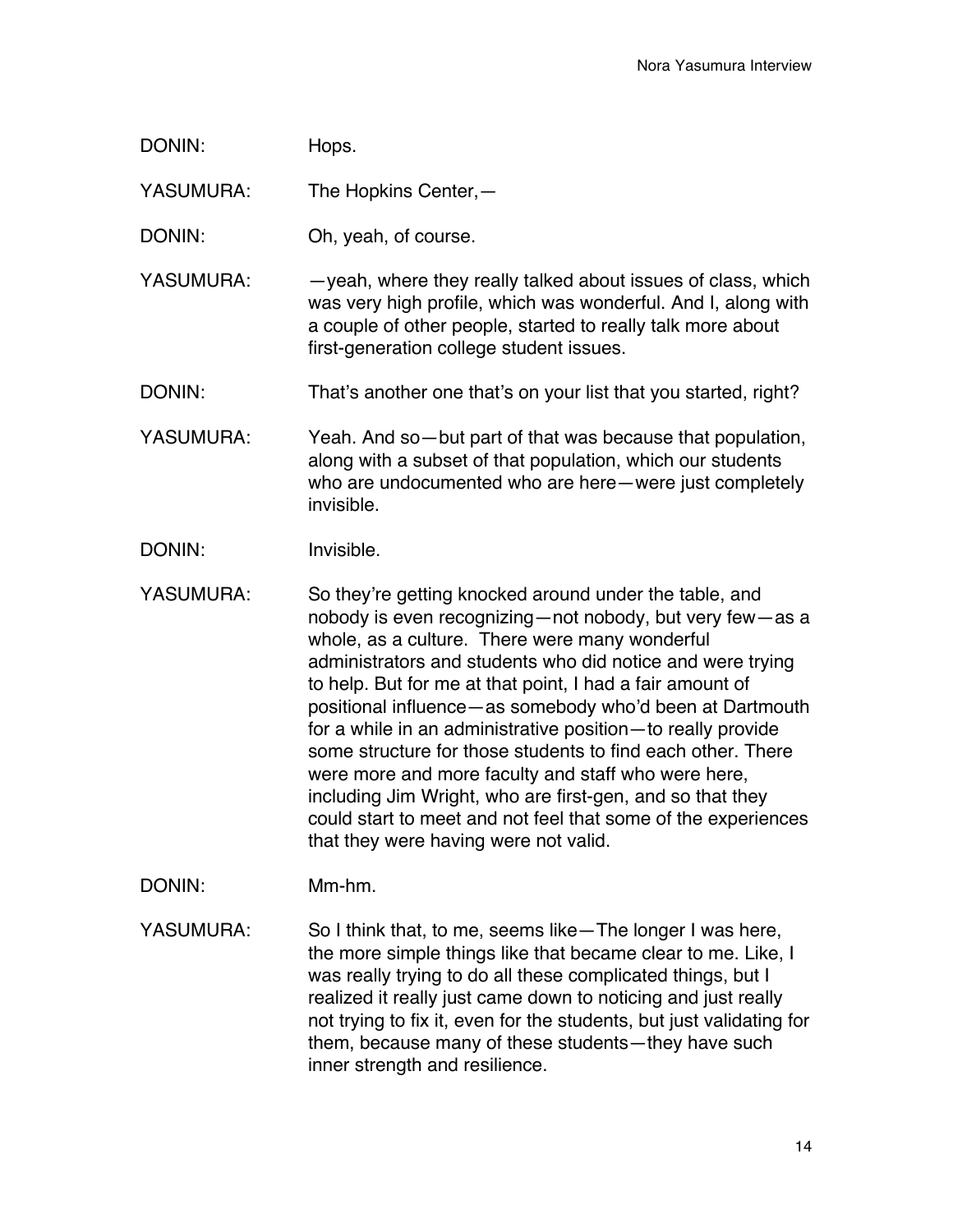I would sort of say to the first-gen students, and some of them were, again, undocumented. Some of them—they didn't know where the next, you know, kind of—if they were even gonna be able to enroll in classes the next term 'cause, you know, as one student said to me, "You know, I owe a hundred dollars. It might as well be a hundred thousand dollars. I don't have it." And they're stressing every day: *Can I even just enroll?*

And, you know, just by saying—so clearly there's been challenges in your life—like, "Tell me more." Be a good facilitator. "Just tell me more about what got—you've already jumped a ravine. What did you do to get there?" And then we'd start—I'd just listen, and they'd say, "Oh, well, I let people help me." You know, "I worked really hard." You know, all these different things. And I'd say, "Those are still within you. Don't lose that. That's what you need. You still need all of that."

We started talking more about this concept of resiliency, which is accepting the challenges which are facing you, not to cheer-lead past them, not to—you've got to work within them, and you don't have to do it alone. I think that was the other pieces that we really—

So that first-generation college student network resulted in along with other initiatives—the FYSEP, which I know you've—

- DONIN: FYSEP, yeah.
- YASUMURA: Yeah. And so, again, you can sort of see a chain of reaction where—and that was another piece. In the beginning, I'd been hired to do programs, and I quickly assessed: If Dartmouth only does these quick [raps three times on the table], one-time things, it's too much of a revolving door. We've got to institutionalize. We've got to create structures that will allow for this kind of legacy, which Dartmouth is very good at. But it's not something that I think these newer populations had been doing as much.

So I think for me,—'cause my background was in counseling but actually in family systems, was to create systems, support systems as well as structures and just bring people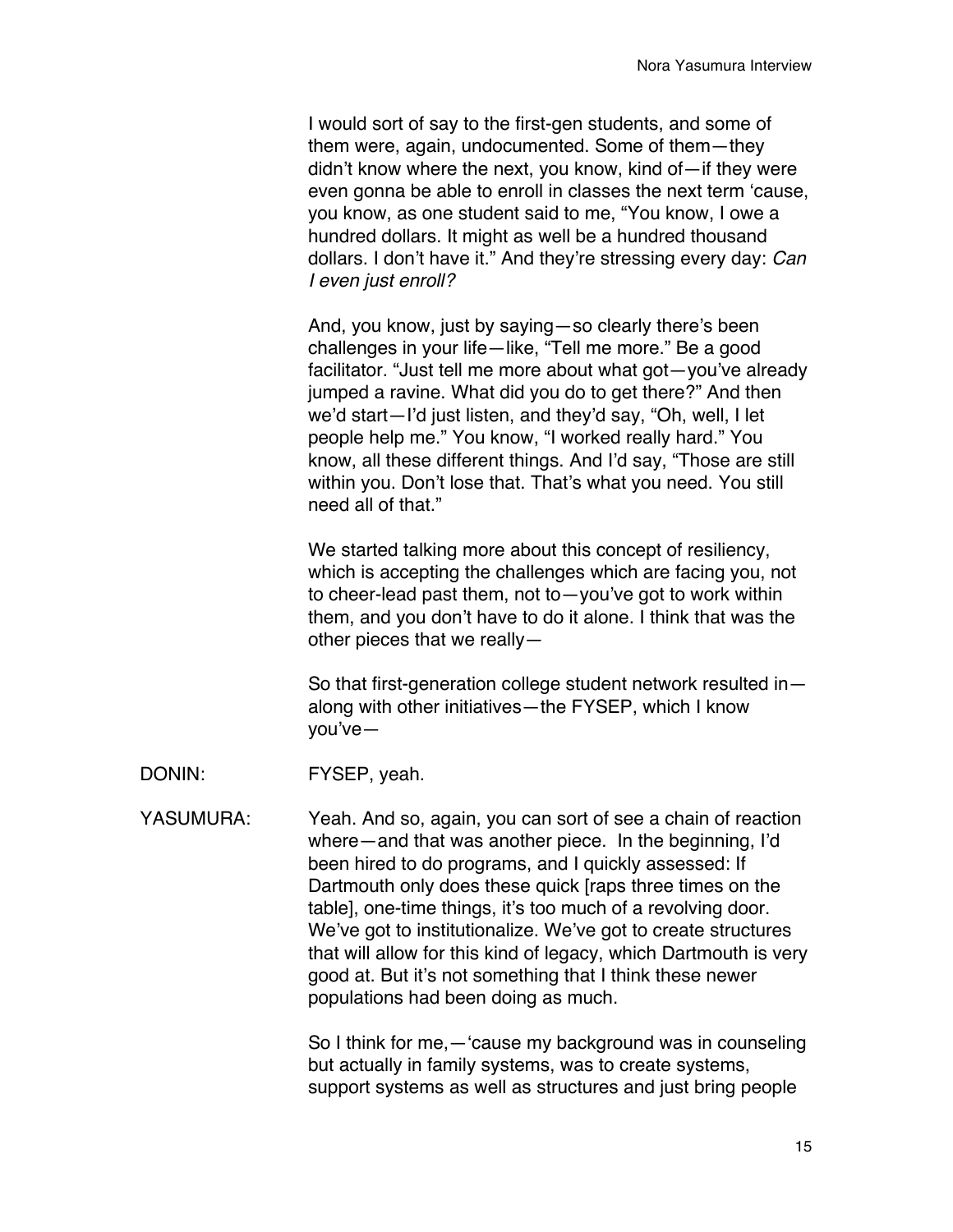together, just—I like to use analogies, but, you know, again, the nervous system had to be kind of established, just communication lines. So Inter-Community Council, I-CC, was formed. Actually, they were inspired by the Pan-Asian Council, which I had created, which brought all these different Asian groups together to really have different groups—

And actually what was really wonderful was—It had some hard years, where it wasn't as functional, but I think the students started to really sort of say, "What about the students who are fighting for environmental justice?" People didn't see any connections between environmental issues and racial issues or sexual—you know, issues of sexuality or sexual orientation. They just didn't think they had anything to do with each other. But actually they really do.

And so they started—you know, "Let's get a representative from the Greek system." "WHAT?" You know. So, again, they started to ask for these things at the later—you know, somebody who's representing the athletes. Many of them were all these things. You know, "I'm involved in the Greek system. I'm involved in—you know, I'm an athlete, and I'm involved in the AAm"—you know, in the Afro-American Society.

And so, you know,—and, again, people—and this was always true, I think, actually, but it wasn't as public and it wasn't framed so that people could start to see we're not really against each other; we're kind of really all—there's a lot of people working towards this.

So I think that's kind of, I think, this idea of really validating and facilitating but also putting it in a structure, which kind of allows for it to be regenerative rather than like the community.

- DONIN: Well, you need this network in existence that's going carry it forward from year to year.
- YASUMURA: Yeah, absolutely. And actually I think one of the things I hope that Dartmouth continues is to support areas like the Dean of the College or the Office of Pluralism and Leadership because it actually is tremendously time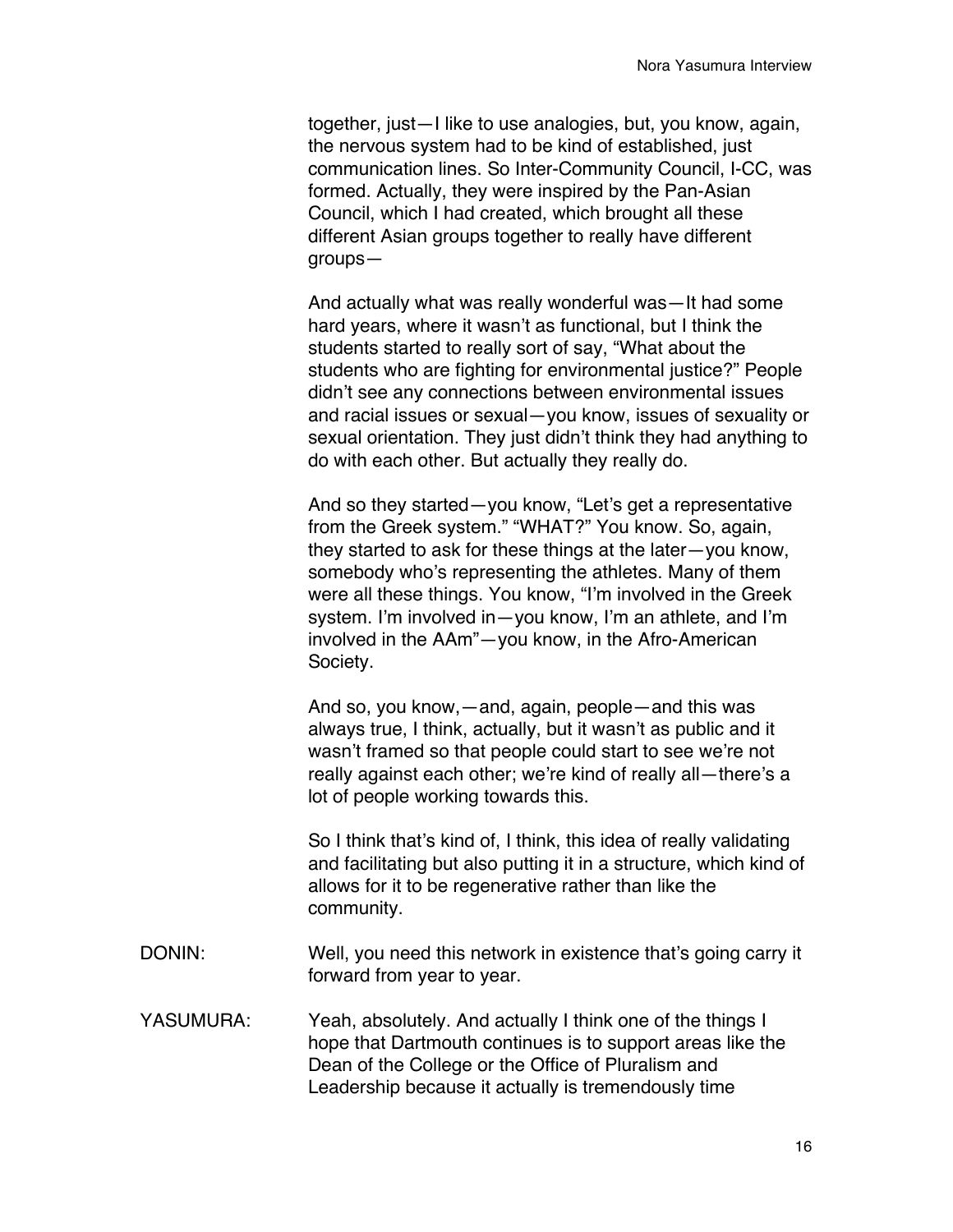consuming [chuckles] to keep that going because of the revolving door of the D Plans.

DONIN: Absolutely.

- YASUMURA: So I think that—I hope that the college understands that you really do need to invest in that. The students developmentally—they're wonderful, but because they're always moving and developmentally they need guidance through that, there's lots of places where that could maybe not be as unproductive. [Chuckles.]
- DONIN: And also they leave after four years.
- YASUMURA: Absolutely, yeah.

DONIN: So you've got to keep generating more support for it.

- YASUMURA: Absolutely, yeah.
- DONIN: So what sort of—how much influence does the umbrella of the top administration trickle down to impact this kind of work? I mean, so you've got these amazing programs in place and trying to keep the network alive. Is there any support that you need from the top? Is there an impact from who the leadership is?
- YASUMURA: Yeah, I think so. I mean, I really only worked under two different presidents. I can certainly tell you a lot more because more of my time overlapped with President Wright.
- DONIN: Yeah.
- YASUMURA: President Wright, in my time—because, again, it was clearlike you had said, you know, in the fall of '99, the Student Life Initiative—I think it was a time where more of these populations were coming to the school, including international students. That was a fairly recent—we've had international students here, but the numbers of international students and the wide scope of international students is a fairly recent—meaning in maybe 10 years.

And so President Wright, I think, was a wonderful leader to set the tone of that, both in who he and Susan Wright are as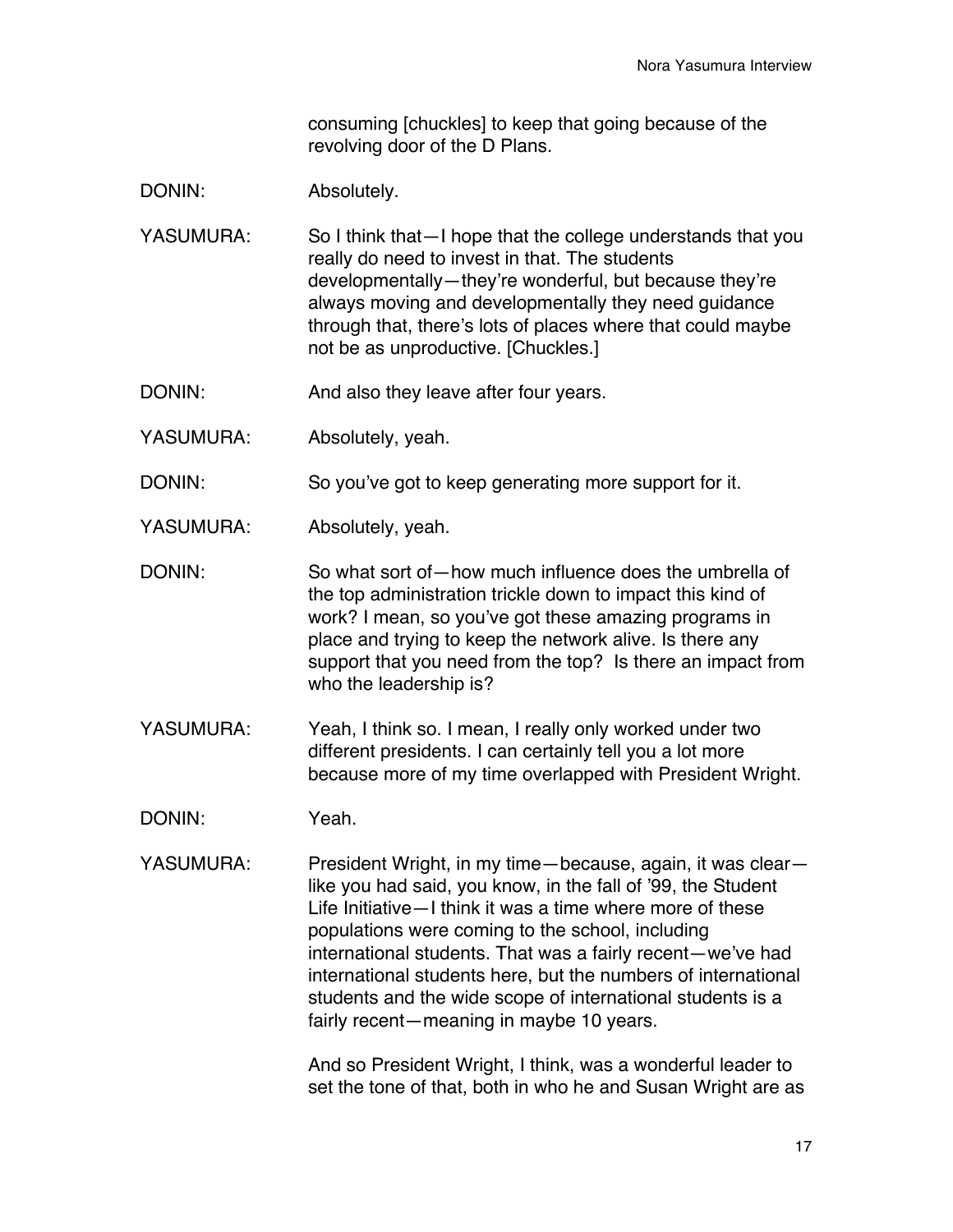people. You know, I would see them in Collis Center, and they would stop me and know me by name.

But I think actually the most striking moment for me was telling them—it was after 9/11. I was in Collis Center in a meeting when that happened, where—you know, administrative meeting, and somebody ran in and said, you know, "There's a plane that's hit the Twin Towers," and then I ran over to a different conference room where they had a TV and actually watched, you know, the —and I'm from New York, so it was quite emotional.

And we did. We had reports of any student who looked like they might be Muslim were having issues on campus. I have friends and people who were in the Indian community. Anybody who looked like they were perhaps a terrorist because—you know.

And so a lot of the south Asian community, Indian community were impacted by this. I had a student report—he was actually, at the time, captain of the soccer team and, you know, was a senior who had been in town and was harassed in a bathroom because he's multiracial and he has—at the time he had a beard.

So it was stressful time. And, of course, the Muslim students here had been—felt, I think, quite marginalized already.

DONIN: Yeah.

YASUMURA: And they did not have an adviser. That was another part, helping to advocate for that position, which now exists through the Tucker Foundation. But at that time—and President Wright didn't hesitate.

> He called me because he knew that informally I had done a lot of work with both the south Asian community but also with the Muslim community here. And he said, "Can you help me? There's some students and leaders, and I would like to meet with them." And he just sat in his office, and he said, "I just want to check in with you, and I just want to let you know I am with you 110 percent." And I'll never forget it because it's the kind of tone that you recognize as a genuineness. And there was just a genuineness that comes there.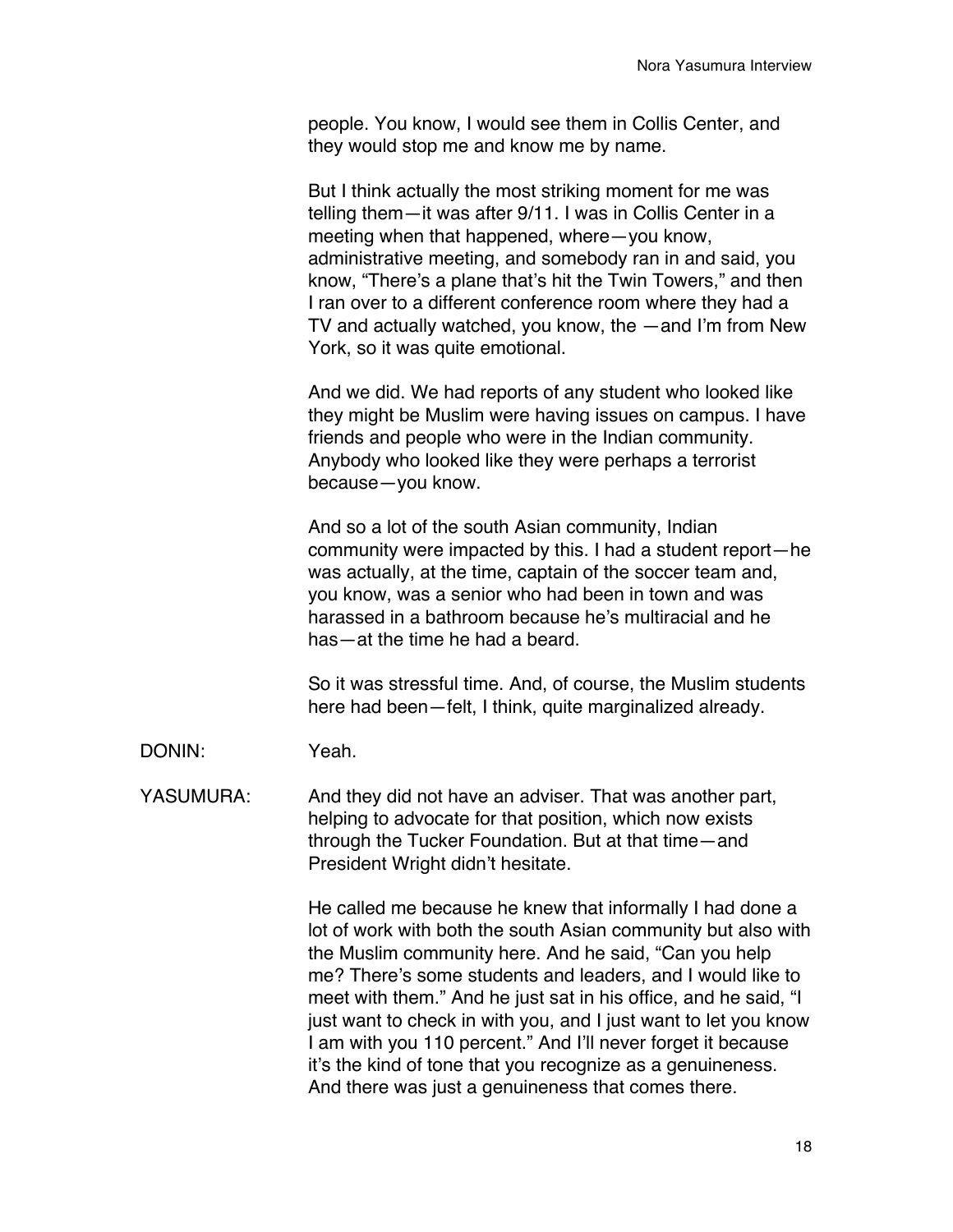I mean, also—you know, another moment for President Wright would be one of his convocation speeches around his own white privilege. You know, again, just open the door when you have leadership who paves that and starts to talk about it and, again, validates that this is something that our community needs to talk about.

So kind of going back to—these were powerful moments; moments forward, I think. And so, you know, having that genuine kind of tone and behind the curtain outreach—I think at a place like Dartmouth, where it's relatively small, people know and remember, and so—

DONIN: Has a real impact.

YASUMURA: He did. He did. I mean, he definitely did for me.

- DONIN: And that's what—I think that was one of the hallmarks of his presidency, this effort to make sure everybody did feel that they belonged in this community,—
- YASUMURA: Mm-hm.
- DONIN: —just as you said. And, you know, he did have some challenges [chuckles] throughout his administration.
- YASUMURA: Absolutely. Well, I think—You know, again, I think any good leader is willing to understand and appreciate that any kind of social change, change of culture or even—I never was invested in changing the culture. I think there's so many wonderful things about Dartmouth culture. I always kind of talked about—more about expanding.
- DONIN: Mm-hm.
- YASUMURA: You know, again, there's room within our culture to be more inclusive of people. And we have to be willing to make some structural changes, sometimes to change and look at our traditions. You know, I worked—I actually led two DOC trips early, before I had my daughter. Actually, my daughter we're gonna put this in the library—is I think probably the youngest tripee—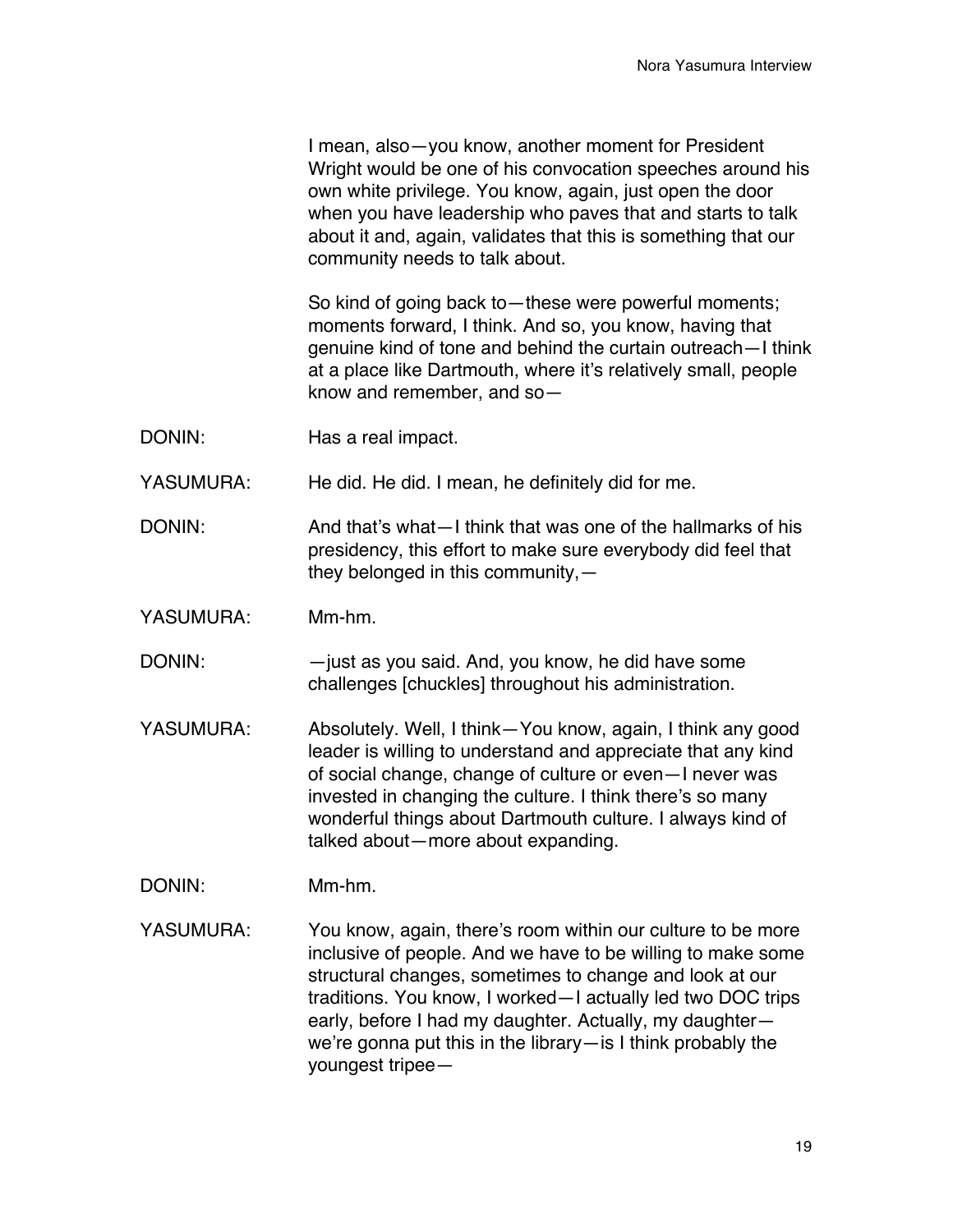DONIN: [Laughs.] Perfect.

YASUMURA:  $\longrightarrow$  —in the history of Dartmouth College because I was two weeks pregnant.

DONIN: [Laughs.]

YASUMURA: And so she—and her name is Midori, which means "green" in Japanese. And she spent a lot of time on this campus.

DONIN: That's great.

YASUMURA: Yeah. So anyway, I led two DOC trips because I really wanted to understand—because it was clear to me that the first orientation is actually the DOC trips, the Dartmouth Outing Club trips. And many students involved in the Diversity Peer Program—we actually had—the student coordinators of that started coming to our retreats because they wanted to learn for themselves about how to be more inclusive. And so they were trying to figure out—I mean, early on, students would come to me and say, "We want to figure out how we can attract more African-American students to come."

- DONIN: Mm-hm.
- YASUMURA: And I just—then, again, it's complex. You've got to look at a lot of different things. You know, inclusion—often the messages that make people feel excluded are not the obvious ones. And so, again, I said, "Let's run focus groups. Let's ask them what are some of the barriers." And they heard things like, you know, being out in the elements—

DONIN: Exactly.

YASUMURA: — —and, you know, hair, or just lots of different things. You've already heard some stories about this.

- DONIN: Oh, very intimidating.
- YASUMURA: Yeah. Also the "rah-rah" masking culture really starts there. So students starting to share really meaningful things within the trip's experience I think began to evolve over time. And, again,—so that social, cultural norming and expanding—not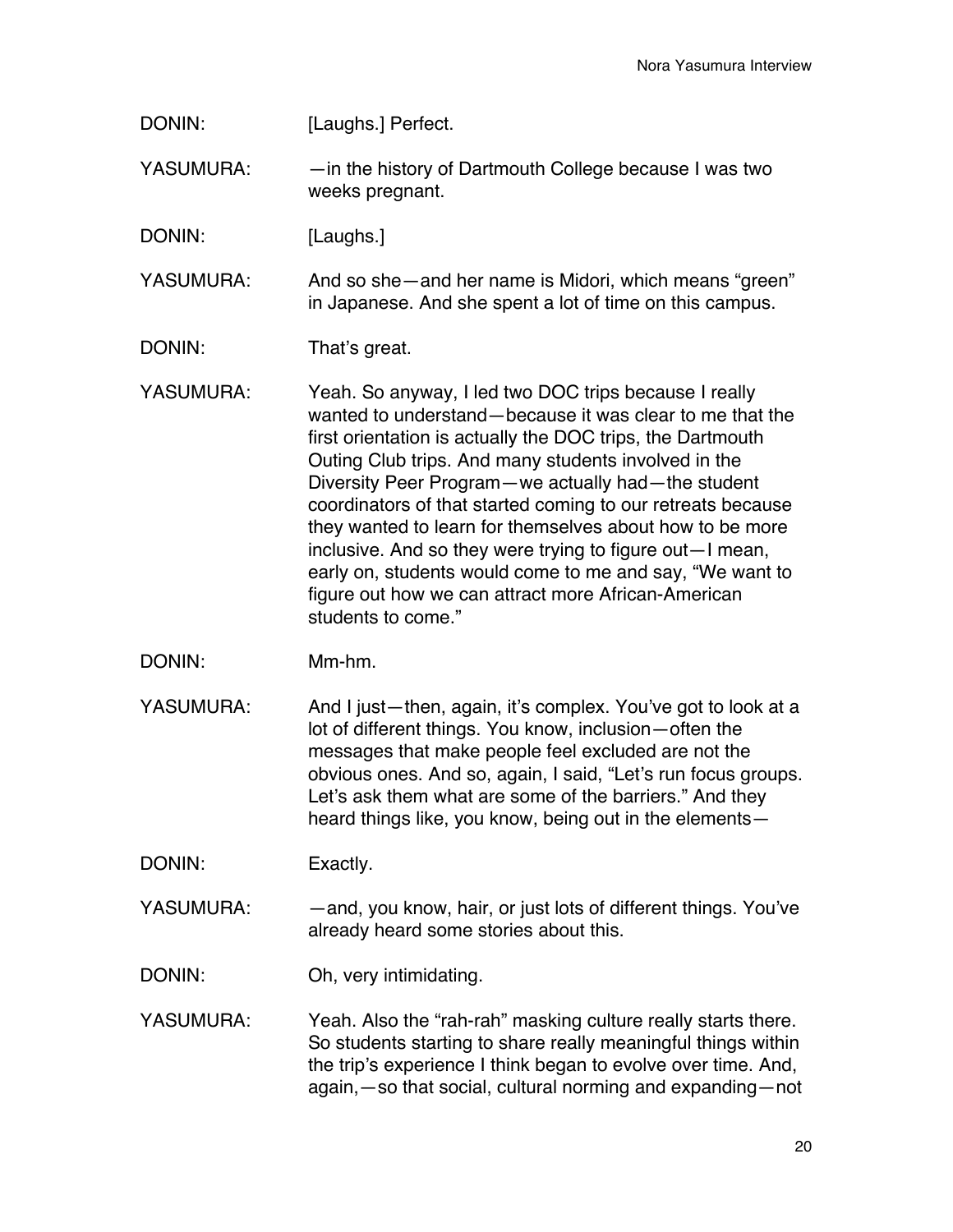getting to say, "We're gonna take"—I mean, going outdoors with folks or even—again, it came to—'cause at the time, I think, they didn't even have the organic farm. They only had sort of the psycho hiking or—they didn't have, like, nature photography. And we said, "You know, you're making a lot of assumptions that people already have exposure, and they want to do these things. What's the goal here?"

You know, I think it evolved to get people to go in the outdoors, but it—or it was originally that, but it had evolved to people really feeling that they wanted to bring the community together and saying, you know, "I think then, you need to provide—think about what are some ways that you can provide a wider range of choices for people. Not everyone loves hiking or wants to do it or, you know, finds that fun." [Laughs.]

- DONIN: So do they now I mean, that shows you how little I know about the trips, but are there any sort of urban trips or art trips or whatever?
- YASUMURA: They definitely have been evolving. I don't know, 'cause, again, I haven't been doing them for a while, but, yeah, they definitely have trips that are more—actually stay here or—I think the first one that they tried after we were sort of pointing out that they might want to have—the population was changing; they may want to have different choices. There were ones like the organic farm and—
- DONIN: There's one that they talked about, cabin camping or something?
- YASUMURA: Yeah, yeah.
- DONIN: — where you were just—
- YASUMURA: Yeah. So, like, nature photography. You go up to the Grant but you're staying in a cabin and sleeping on a bed. It's still rough, but it's not that rough. And so they started to provide more opportunities for folks, and I think, you know, that definitely has been helpful.

So are things changing? I definitely think that there's more expansion, but that just creates different moments to work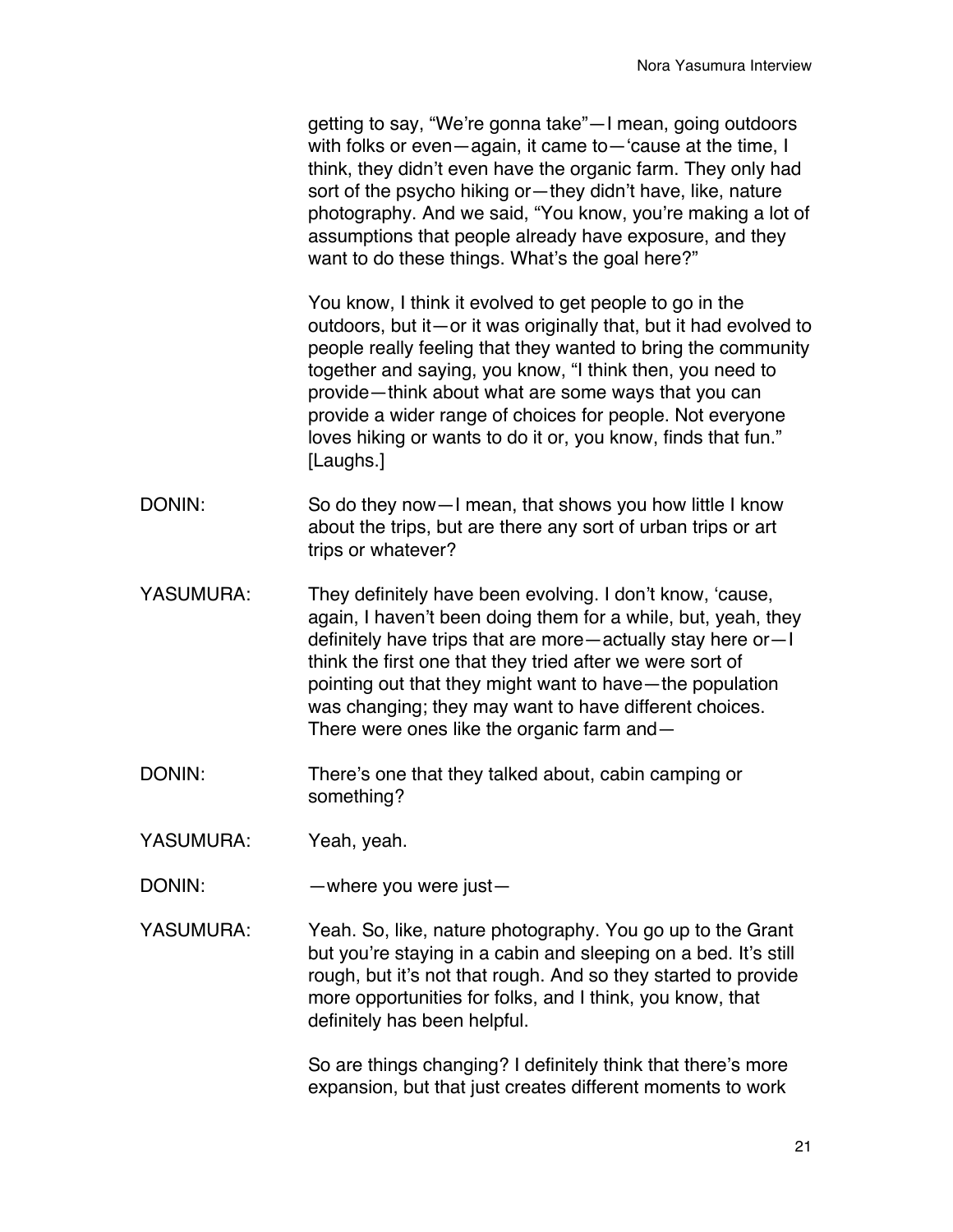through. I think that level of sophistication as the issues didn't go away; they just came on top of the table. That's also a messy thing, right?

DONIN: Yeah.

YASUMURA: So we're talking about—you know, I certainly have followed enough around talking about things like sexual assault and, you know, different kinds of racial issues that—those are not really—unfortunately, those are not new. Again, they've been existing for a long, long time. It's—in my mind—it's progress that we're addressing them and hopefully learning from those.

> It's the same thing about personal masks. What's sad to me is they get in the way of people really growing and gaining self-confidence and understanding. And to me, you know, as I recruit and help to encourage parents to send their kids here, I take it very seriously and always did with my job, to sort of feel like we become, as administrators, deans, ambassadors for these students, and we want to see them grow as much as possible.

And I think the reason why I spent time here is because I really did believe and I do believe that Dartmouth students and graduates—they all then have a very big sphere of influence. Whatever they decide to do in their lives, just by being able to have a degree from a place like Dartmouth and what are ways that they can do that responsibly and to make an influence? The more that we can help them really get to know who they are and accept all those different aspects and learn about other people who are different than them, the better they're gonna be, the better they're gonna serve, I think, their degree and, obviously, our world.

And so, you know, I think that's productive, but it's messy.

DONIN: Mm-hm.

YASUMURA: But I'm from New York. I'm not afraid of messy, a little messy.

DONIN: Right. [Laughs.]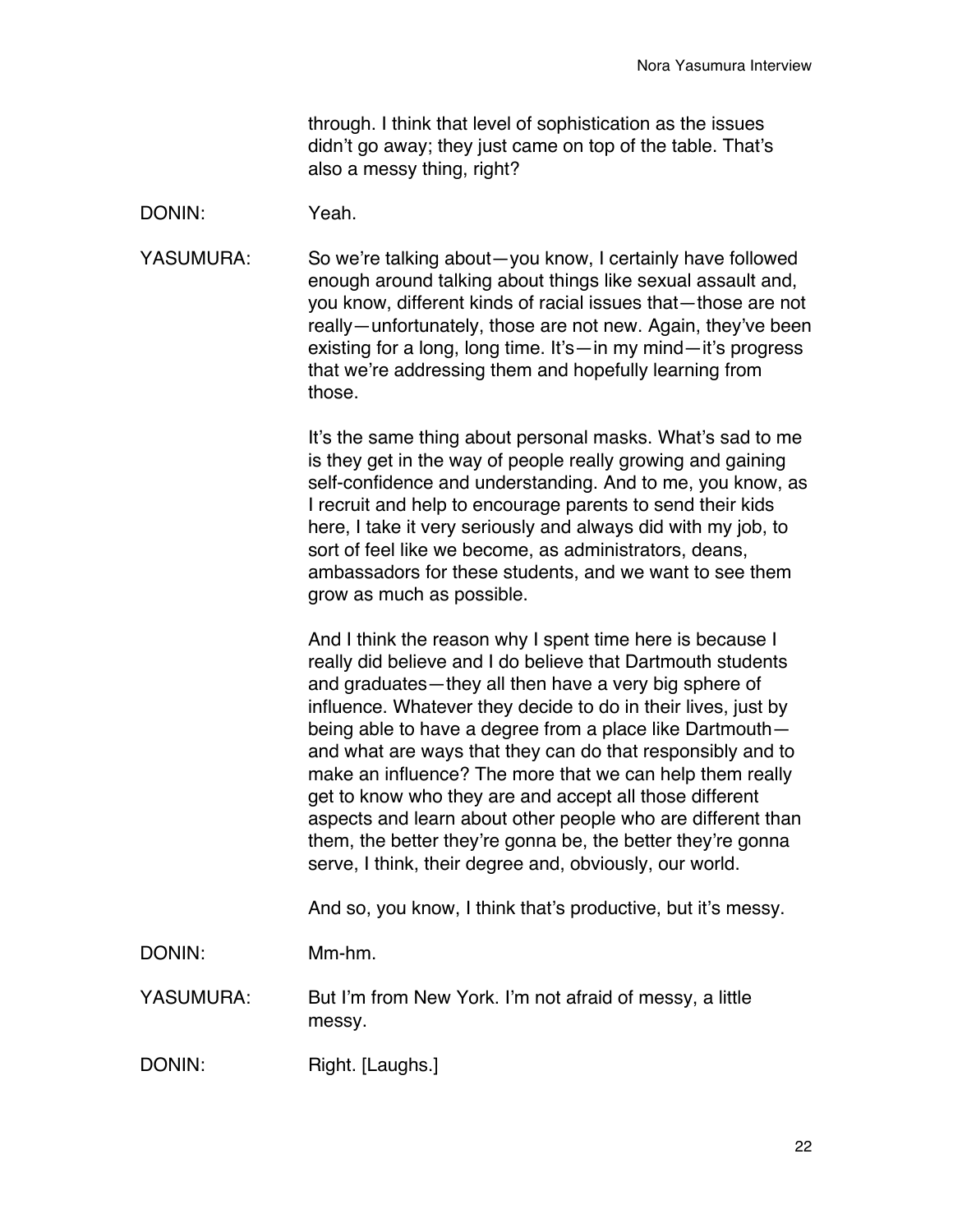- YASUMURA: I'm a New York Japanese-American girl. I like things messy, but we're all very nice about it. And to me, you know, I'm always asking sort of, "So what?" in the sense of, you know, we shouldn't just say these things are happening and complain about them. We've got to think about how can we be innovative and resourceful to work through them and continue to move?
- DONIN: Mm-hm.
- YASUMURA: That's always been, I think... Something that was really important, is, again, to validate to the students and sort of say, "Okay, so what? What are we gonna do about that? I mean, are we gonna sit here and complain about it the whole time?"
- DONIN: Not productive.
- YASUMURA: "You know, we *can* do something, and actually you can learn a lot from it."
- DONIN: Mm-hm. So is that your response—I mean, would it have been your response when you were still here? These incidents keep happening, you know, that set everybody back. It sets the whole community back.
- YASUMURA: Yeah.
- DONIN: This business that took place at Dimensions last spring. You sort of shake your head whether you're a staff person or faculty or the students and say, "So where did that come from, and how is it still happening on campus?"
- YASUMURA: Mm-hm.
- DONIN: Not to mention, you know, the assaults that take place. Sometimes it's hard to help the students move forward after something like that 'cause it really does knock you backwards once again.
- YASUMURA: Absolutely. Yeah. I mean, I've had my own demons to wrestle here—being at Dartmouth for so long, I think probably—Oh, gosh, I'm gonna forget the year, maybe 2006 or something, when they had the incident where the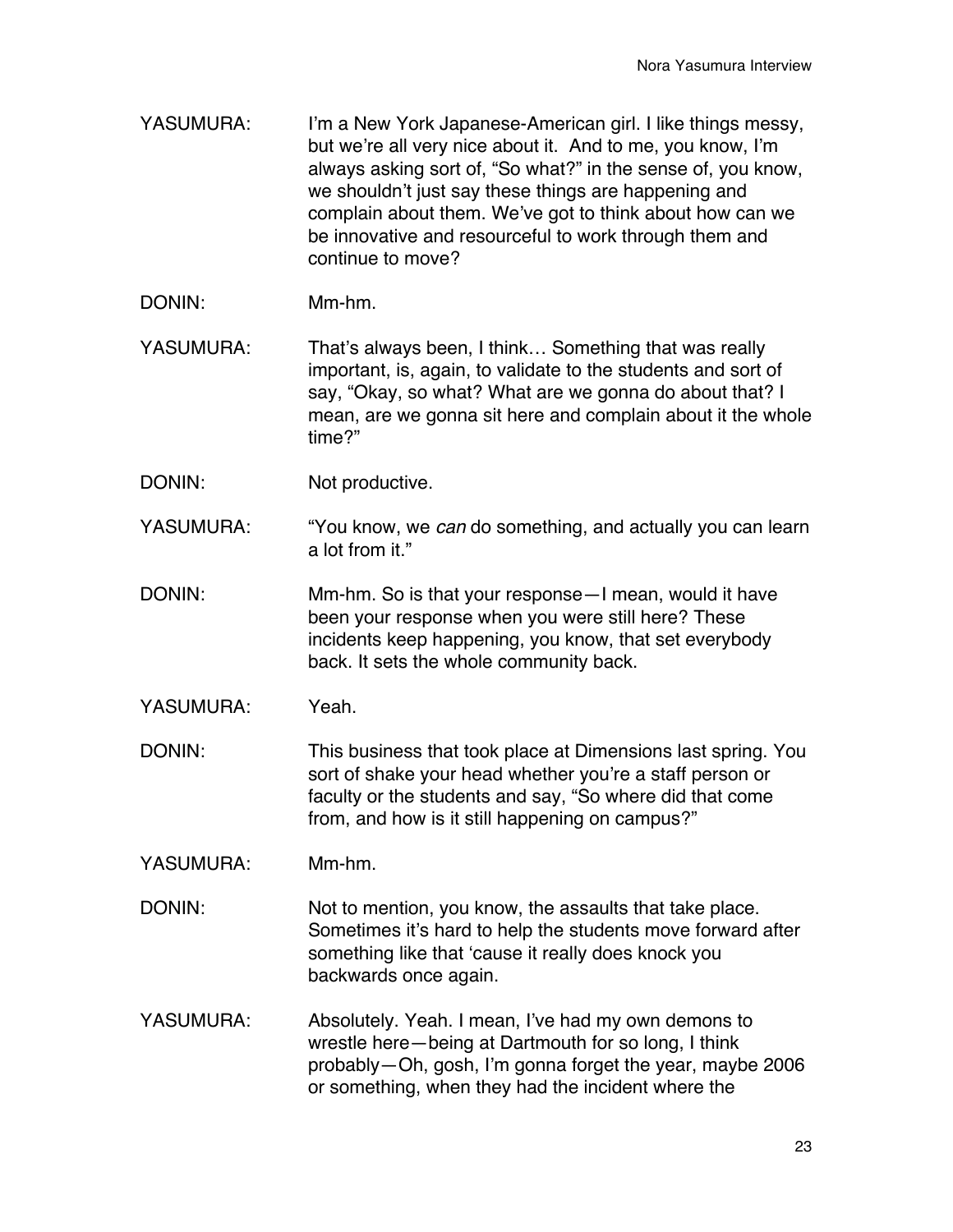*Dartmouth Review* had put, "Indians are getting restless" or "Savages are getting restless" or something.

DONIN: Yes, yes.

YASUMURA: And there was a whole series of incidents that had built up to that. I mean—and those days were, I think, where I really questioned, *Why*—I mean, really, really questioned, *Why do I do this? Does it really matter? Will anything ever change here?* I mean, I really—I think anybody who worked close to me—saying—that was a rare moment for me.

> What I realized, though, sometimes my job was actually to hold the line. We weren't gonna—you know, we do tend, as a society, to see progress as movement forward, but sometimes it is just holding the line. And that was a big "aha" moment for me in the sense that this *is* a societal ill, and we're all socialized to have a lot of these bias incidents that—you know, these biases and actions, and you put people in close proximity, and, again, we might see some people evolve past, but new people are constantly coming in, and it's exhausting.

But this is happening out in communities wherever we are. It's just, again—

DONIN: It's not just Dartmouth.

YASUMURA: Yeah. And so I would then have been able to give this perspective, which is, you know, this is horrible, and we need to learn from this and grow from this, and you can see that many productive things often do come out of those moments. So I sort of see it as kind of a growth mindset. Like, *What are we gonna do?*

> And we do everything we can avoid to do it, but we can't really avoid it. It's like getting the flu. I mean, I can wash my hands, I can try not to, but inevitably it's going to happen. And I think I understood that that's not really the marker of progress, whether they happen or not happen. That's just a marker of our society overall, not just Dartmouth. What's the marker of progress is what we do about those moments when they happen.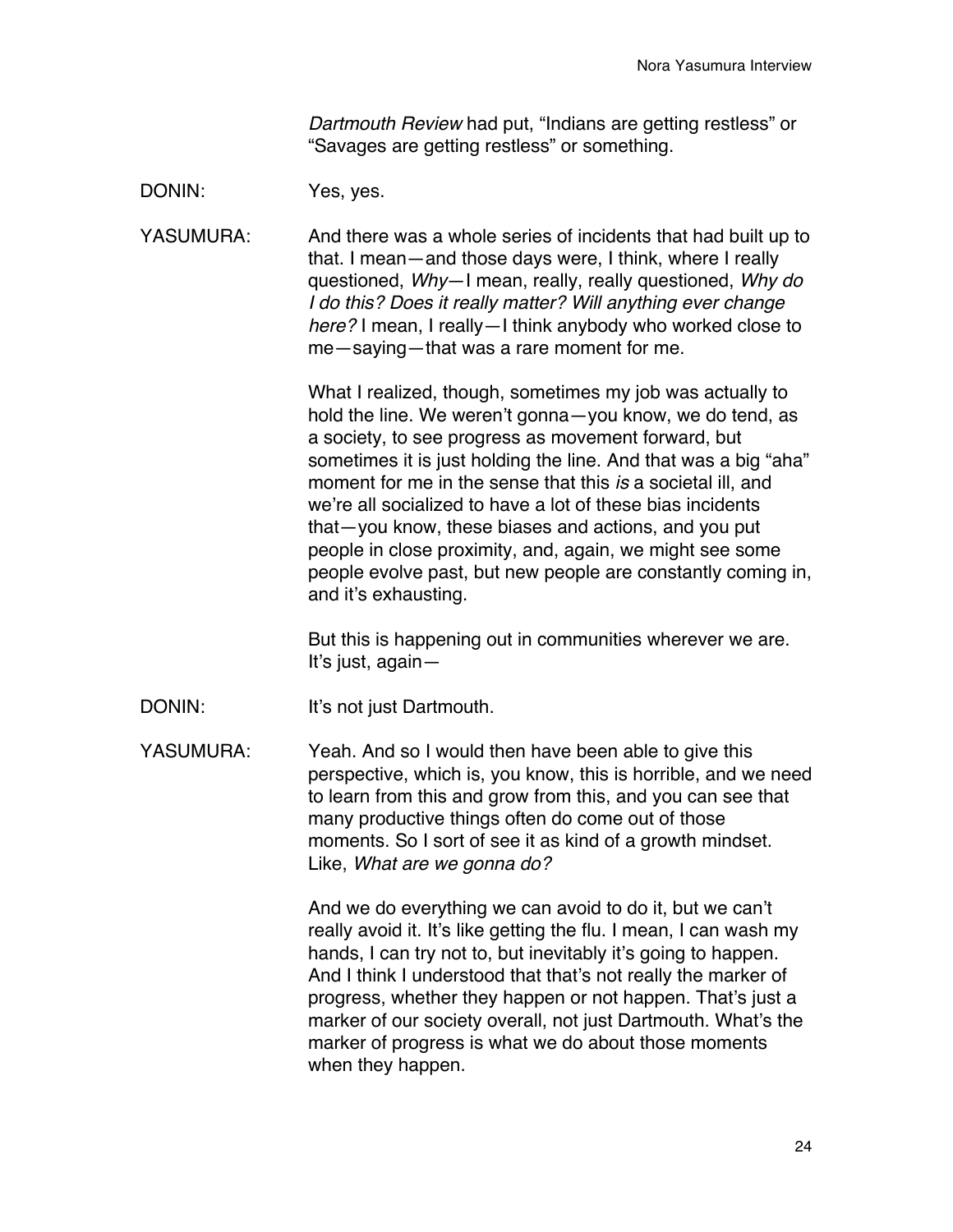DONIN: Mm-hm.

- YASUMURA: That's really the test. And part of that is this very delicate art of, you know, did we—are we communicating in those moments? Are we working together? Are we supporting each other? Do we reach out like, you know, President Wright did? You know, it's those moments that show our moments of integrity.
- DONIN: Mm-hm.
- YASUMURA: And that seemed better. But, you know, there's lots of-it's complicated. But I don't think that's a sign that we're not doing the right things and things aren't happening in good ways.
- DONIN: Mm-hm.
- YASUMURA: Many—I mean, we did a whole—I was always big into assessment, and we asked the UGAs, the undergraduate advisers, you know, in the residence halls, to just gather some information of incidents, any incidents that happened. And we got back hundreds of things that never get reported. I mean, just the amount of stuff—those are–

So the other perspective was, from what we in OPAL or others would see or hear from students, those were only the ones that somehow made it public, but so many things didn't. What we know is when a culture or community allows—like, one of my biggest things, mantras in the Diversity Peer Program and otherwise: Silence is not mutual.

- DONIN: Mm-hm.
- YASUMURA: You know, if you see something, we just really help the students. So that's one of—the Diversity Peer Program students became kind of ambassadors because they were in those informal moments. So we trained them to figure out how to—when an incident happened in the fraternity basement or in a residence hall, that they didn't stay silent, that they said something. They did something. It didn't mean it went public. It wasn't some big thing. But they didn't say, by looking away—it says, again, just going back to that thing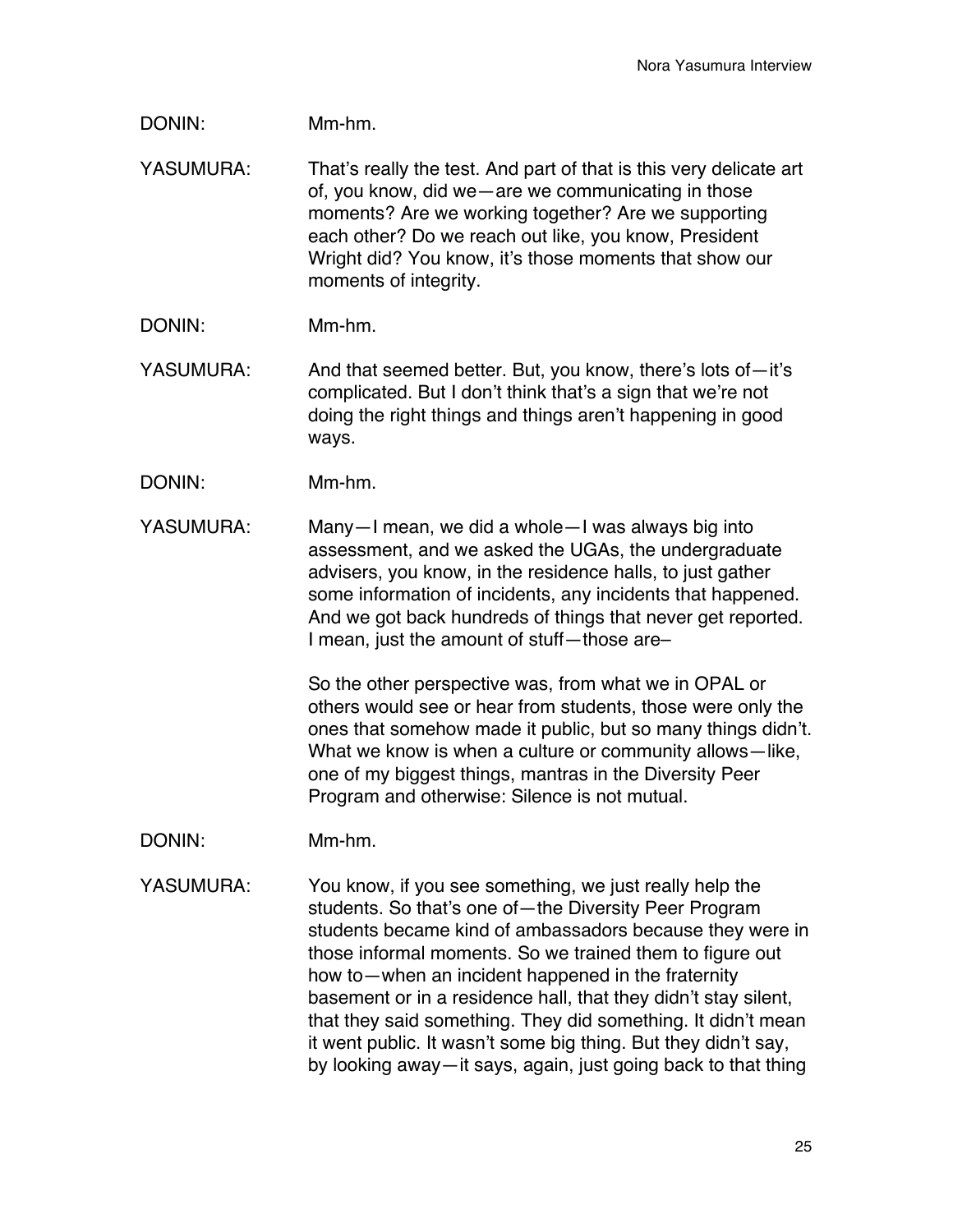I was saying about under the table and not validating it, it says, "It doesn't matter. I don't care."

And actually, when you pull those people aside, that's not what they're thinking. They would say, "I don't know what to do." If it happened in a place like a fraternity, they say, "Power dynamics got in the way." Students would say, "If I say something, I could"—this is literally the words they say, is, "I would commit social suicide."

So what we realized is we had to also address support. And I remember early on in the Diversity Peer Program, we had a student who wrote an article—So there had been an incident where a bunch of people apparently had done the "wah-hoo, wah-hoo" kind of thing to a Native American student, and the Native American students raised concerns about that, and it went into *The D*. You know, there was press on that. And then, of course, this woman got attacked for complaining about it. And there was a whole *D* thing going back and forth.

And then this DPP student, who was a white male student he wrote an op-ed, and the first thing he said—as I'm reading, I'm, like, *Oh, he wrote an op-ed*. And it said something like—along the lines of, "I didn't think it was a big deal, da-da da-da da." And I was, like, *Oh, my goodness. That's not what we…* [Laughs.] *I'm surprised that's what he's writing.* And then he said, "Because I've never had to think about these things, you know, 'cause I'm a white male student, and I've never had to worry. Now I'm learning about other people's experience and what it feels like when that's your experience, that's you're identity that people are mocking."

So this was pretty early on in this program, Diversity Peer Program starting, so we didn't have as strong a network as we did later, where we had hundreds of students on campus that went through that program. But I pulled him aside, and I said, "I'm just—you know, that was a great article and really kind of grabbed your attention," 'cause he was really honest about it. And I said, "Would you have written that if you didn't have this network of people?" And he said, "No way, because as soon as you write that op-ed, *you* become attacked."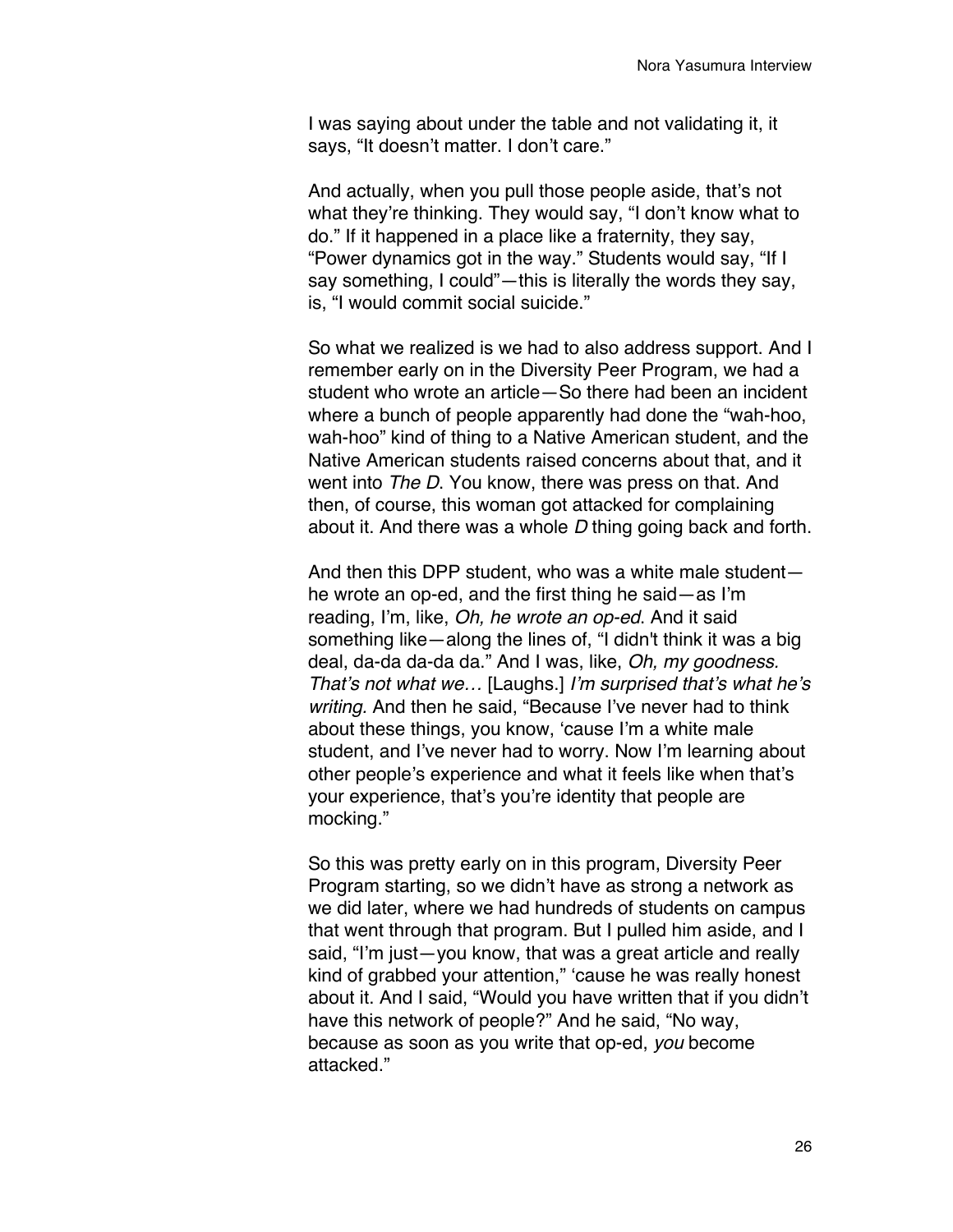DONIN: So he was ready because of the—

YASUMURA: So he was ready because he felt he had the support. So these are the—I think we have to kind of really name things like—The power dynamics really exist, and we have to kind of, again, create those networks, talk about these tough issues. I think there are so many wonderful students who want to learn and grow and help. I met more of those students than not.

> I think we all have to recognize that they come in many different forms, and we have to reach out, find them, bring them together. But it's tough—those incidents—they just take—they take a part of your soul. [Chuckles.] I feel like I probably lost at least a year dealing with incidents throughout the 12 years of my life. You know what I mean? Like, collectively. After the incident with President Kim, I lost 10 days of my life I'll never get back. [Chuckles.] I mean, I had press and alums calling me from Korea. I had students live blogging about forums that we had. It was a whole interesting piece to be part of that.

- DONIN: Yeah. I forgot. Of course, you were here when he arrived. That must have been a great shot of adrenaline for the Pan Asian community.
- YASUMURA: Yeah. One of the things I remember when I got interviewed here—They said, you know, "How would you know that you've been successful if you were hired?" or something, "in the Pan Asian community?" And I said, "Well, I know, just looking around the campus,—and I think when I see one of the names on the buildings or the portraits in the Baker Library, has a person of Asian descent, then we'll know that Asian-Americans mean something to this campus," or something like that. You know, I didn't know much about Dartmouth then. But who did I ever know that—One of the actual presidents! So it was quite a surprise when that happened as well. But we didn't—I didn't overlap with him too much.
- DONIN: Mm-hm. Well, I think we've covered it. We get the picture. Have we left anything out of your amazing accomplishments here, from your chart?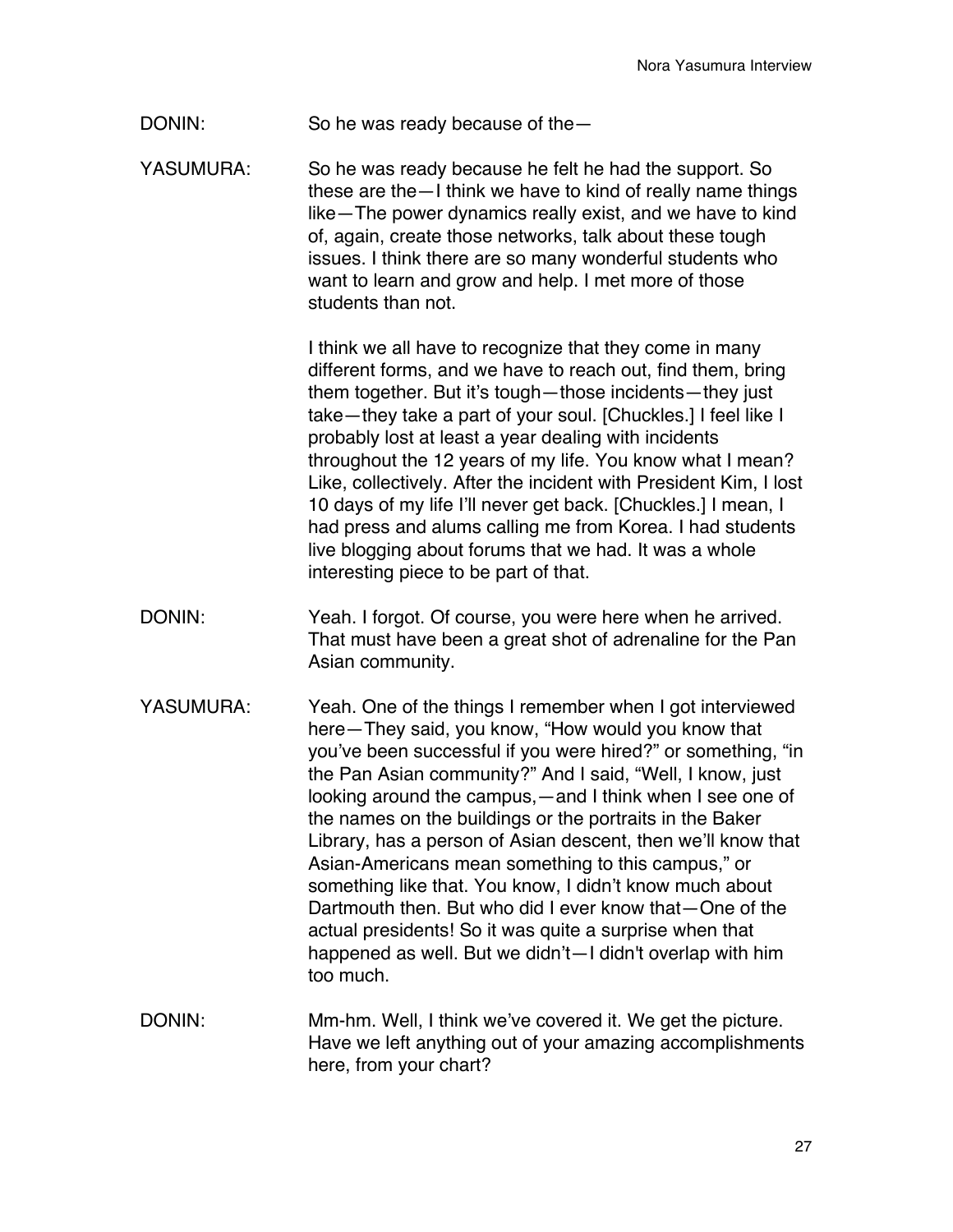- YASUMURA: If I can just say briefly about some—just a few things about the Office of Pluralism and Leadership.
- DONIN: Yeah.

YASUMURA: 'Cause, again, probably really only Pam Misener who was the LGBT adviser—who's also retired and left the campus and I are the only people who really saw the—before OPAL and now after. And, of course, OPAL has even continued to evolve, even since I've left. But I think—the things I wanted to say about that, I think—which is it took—again, back to President Wright—and I think, you know, Jim Larimore, Holly Sateia, folks who really had the vision to really take these different parts of—kind of basically, you know, parts of people's social identities or kind of groups and bring us together was very progressive at the time. Most colleges just had one or two people in a multicultural office.

> And I think, you know, the ability—It was not always easy because there were blending histories. But I think that is actually very historic and fairly rare in the nation, to have an office like the Office of Pluralism and Leadership, and also to raise the bar, to really ask us to work collaboratively and to really kind of look at these broader issues of social equity, social identities and to actually encourage us to not just work with some sub-communities but actually encourage us to work with the whole campus.

You know, I think those were things that were really important to me, that I was really proud to be part of, the creation of that.

- DONIN: So just for the record here, what was—When you started out, what was the mission of OPAL?
- YASUMURA: When OPAL was first created?

DONIN: Mm-hm.

YASUMURA: I don't know, actually if it had a very long mission. I think what it really—I think that really was—At first, we were kind of different parts of the campus that already existed coming together and to just be like a hub of talking about different issues, whether it was Native American issues or LGBT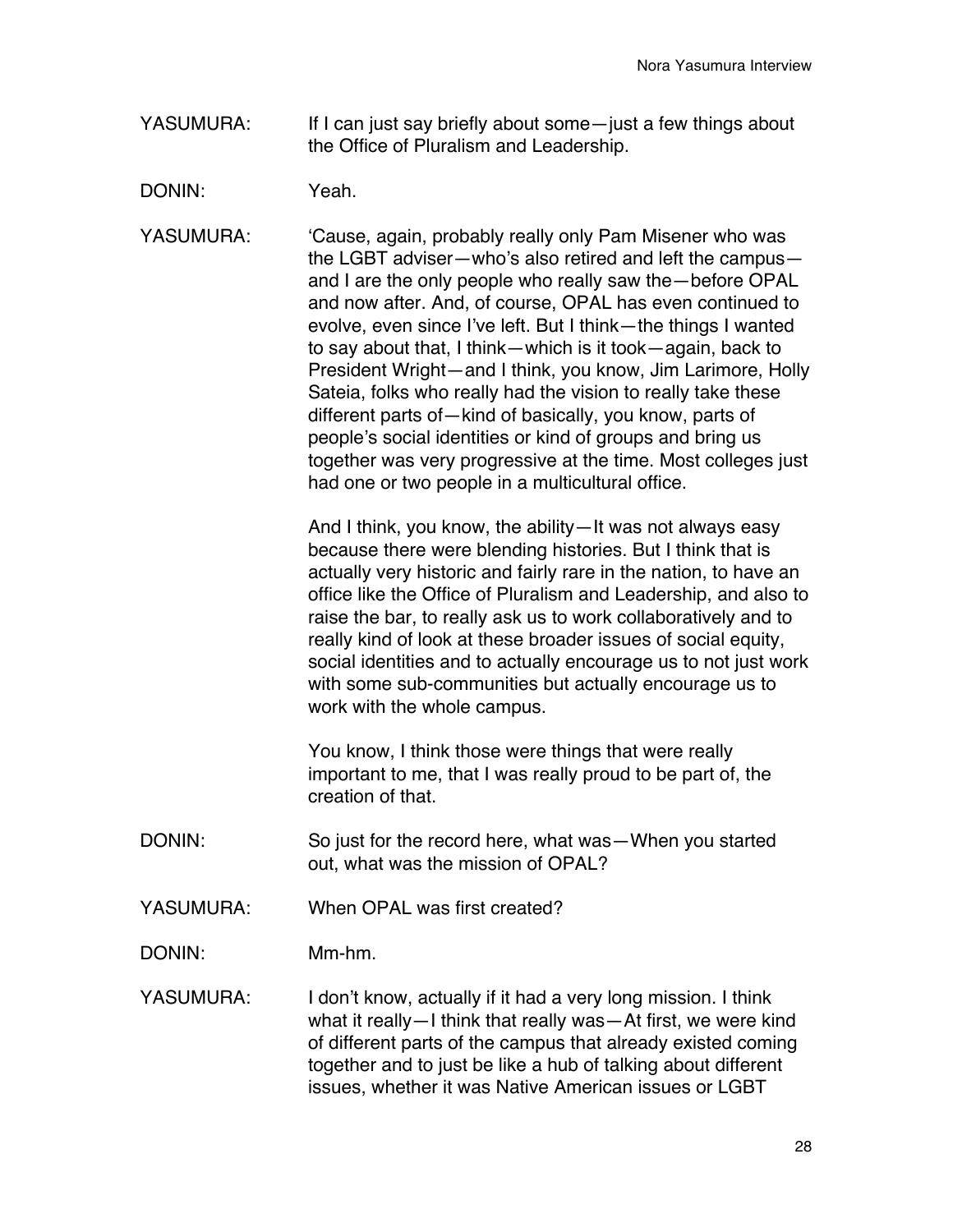(gay, lesbian and bisexual) issues or, you know, Latino, Latina issues, black community. So really in the beginning, we were just kind of—

- DONIN: Trying to pull this —
- YASUMURA: coming together.
- DONIN: Okay.
- YASUMURA: I think we tried to really evolve to be something that was really an entity that became a resource for the campus and for individual students, for some specific communities but also for this larger, I think, accountability. Sometimes I would just recognize that just being at the table was really helpful for, as you said, some of these populations to be seen and heard and validated.

So that just—and there were years with budget cuts and things of that sort. There was lots of talk about getting rid of OPAL or, you know, there definitely have been sort of political forces in that way.

- DONIN: Yep.
- YASUMURA: So just from a historical standpoint, who knows what will happen?
- DONIN: Mm-hm.

YASUMURA: I believe that change is good, and adapting and evolving and—you know, I think that's all—we shouldn't be invested in one thing.

- DONIN: Mm-hm.
- YASUMURA: OPAL and others need to evolve with the times as well. But I did want to say I think that in many ways OPAL has played a powerful—from my perspective—a powerful part of the campus. And I think not just, you know, me in particular, but the whole entity that I think is worth talking about and saying as well, so—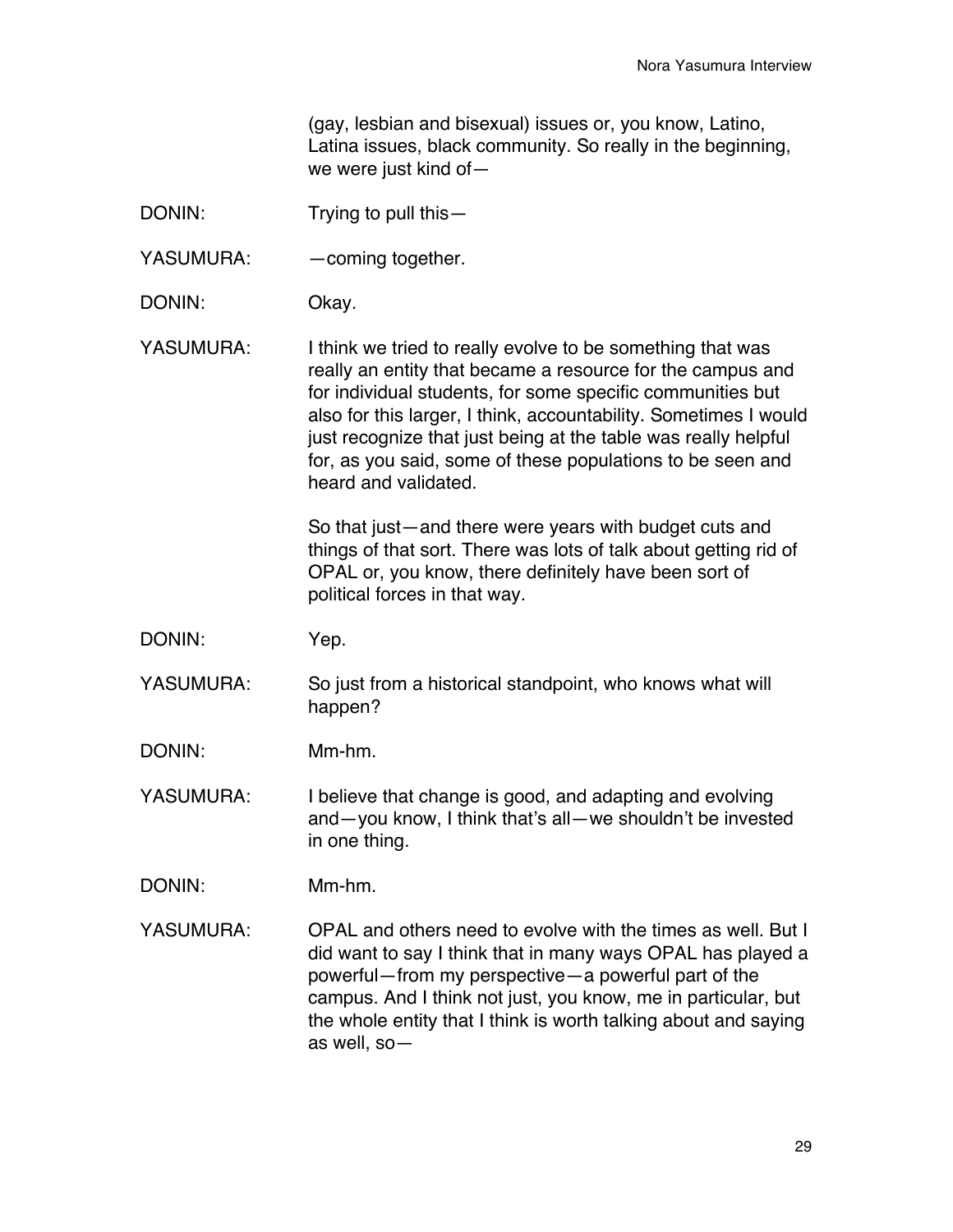- DONIN: So OPAL, then, offers help to students, individual students, but you also do programming, campus-wide programming.
- YASUMURA: Mm-hm. Yeah. So we were sort of set up—you know that we had assigned populations.
- DONIN: Yep.
- YASUMURA: So mine was working with the Pan Asian community; students who are Asian or Asian-American descent or who are interested in that topic. And so part of that is to help the student groups and others do, you know, lots of events, and the Pan Asian community did 300 events collectively, probably, a year,—
- DONIN: Wow.
- YASUMURA: — some of them very large—you know, anywhere from 100 to—the Devali kind of event has evolved into work with the Upper Valley community to become a 400-people event, you know, not including what they do on the Dartmouth Green. So, you know, I wouldn't do all those, but helping to facilitate that.

And the burnout level of people, you know, of particularly some of the students who feel the burden of educating others of their cultural background, their abilities to not burn out—you know, obviously have academic trouble because they're putting so much time into these productions.

DONIN: Yep.

YASUMURA: There is sometimes behind-the-curtain kind of piece around it. It's really important to even helping them graduate.

- DONIN: Mm-hm.
- YASUMURA: And so—yeah, we did a lot of events, as well as working with orientation kinds of events to, you know, alums. I mean, we worked closely with the admissions office—I mean, the whole life cycle of Dartmouth, you know, from recruiting—
- DONIN: All the way through—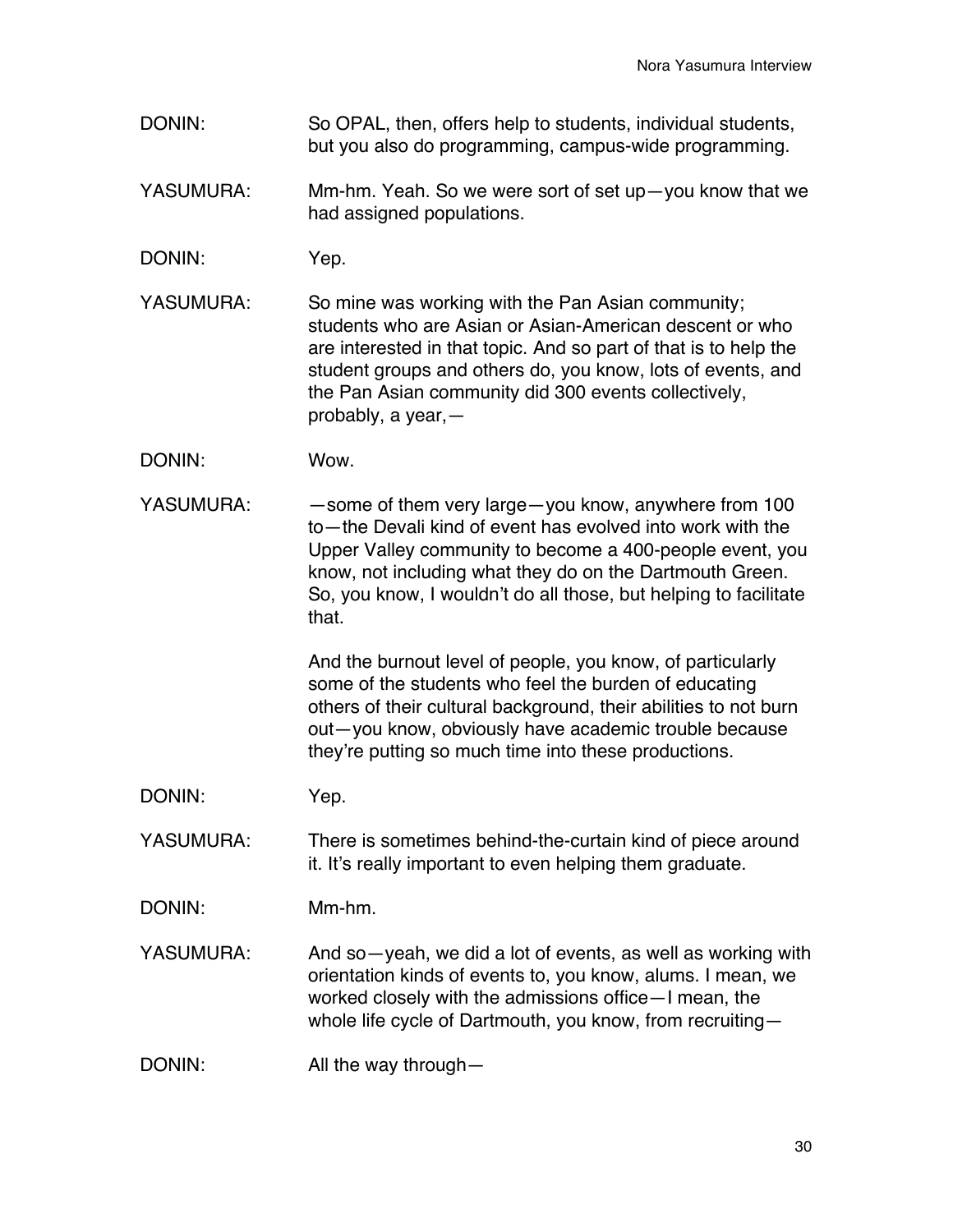- YASUMURA: All the way through to staying engaged with alums, you know. So it really is the full life cycle that we're working with because that's just kind of the nature of the work, is that communities… And then for some of us, the hub of the Upper Valley community, the south Asian community. Just thinking of Devali, you know, again, brought together different leaders within both the Upper Valley as some of the companies were starting to recruit families here and individuals from India. We saw, you know, more of an increase in that.
- DONIN: Well, I mean, just at the hospital alone.
- YASUMURA: Yeah
- DONIN: A huge population.
- YASUMURA: And the hospital, too, was, I think—But I think there was just one company in particular early on, and, you know, more people were coming here, and they did not have a Hindu temple. And, you know, we didn't have a big Devali celebration. After 9/11, actually, some of them were having trouble finding places that people would rent to them for halls and stuff, so we said, "Let's do it together." And we started that; we started doing these larger community and student events.

Shanti was created, and then that helped to advocate for the Hindu temple to be created and Prasad Jayanti from the Dartmouth side, a Dartmouth professor, computer science professor, was—is currently and has been probably the most influential person in that.

And Sonal Kumar was one of the first community members—who works at the hospital now—but who really had taken some leadership. And, you know, it was just really wonderful to see what that's grown into.

But, again, Dartmouth and many times we, the advisers—we had to be the hub. I mean, the amount of transnational adoptee families in the area—The student groups did these Big Sib/Little Sib programs, and we were the hub. Dartmouth has got a responsibility in this area, so the advisers often feel the pull of being not just for the students but we also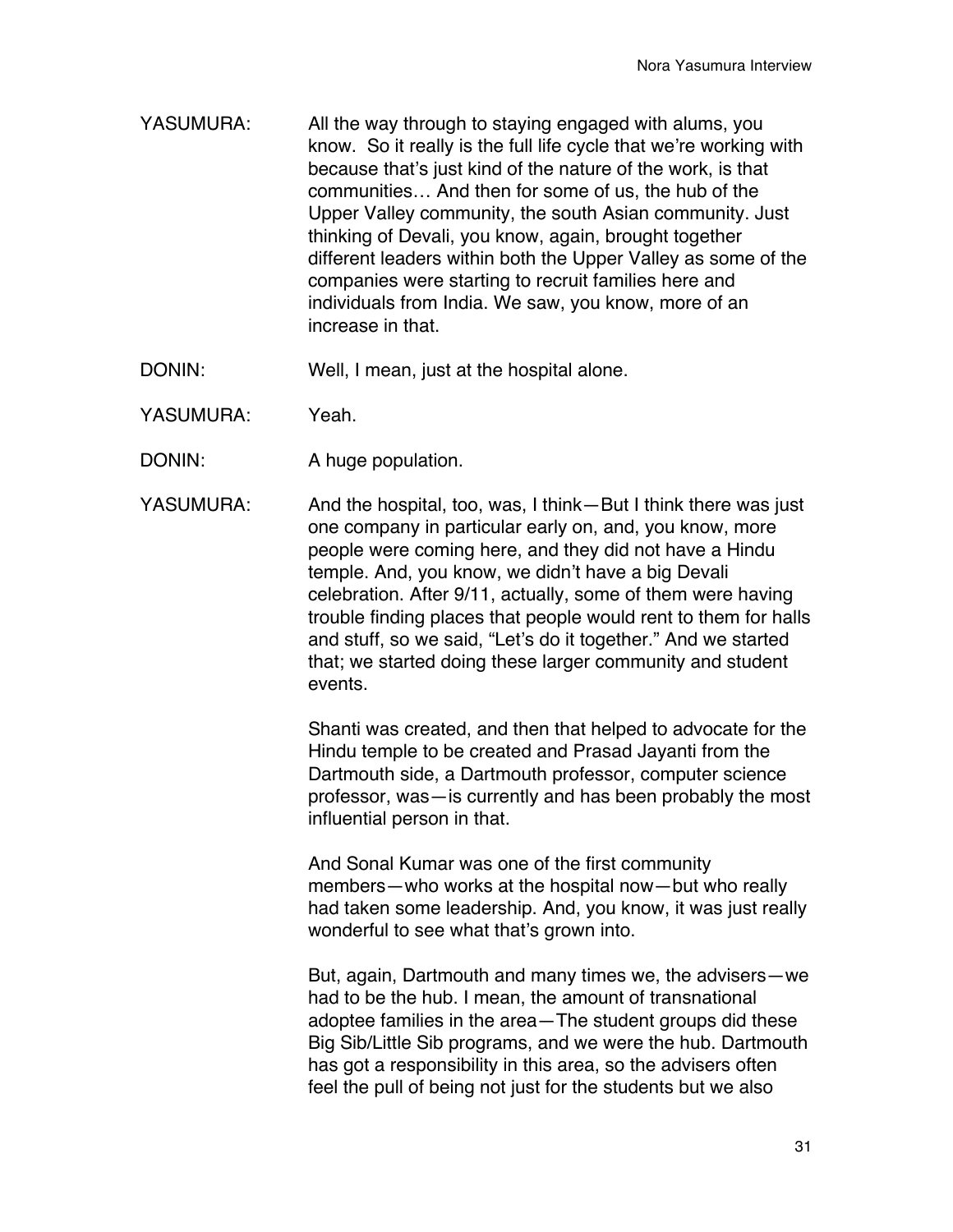have community members that rely and look to Dartmouth to provide resources and enrichment.

- DONIN: No wonder you were spread so thin.
- YASUMURA: [Laughs.]
- DONIN: I mean OPAL.

YASUMURA: Yeah, OPAL, yeah. So it's very hard because it's not a kind of thing where it's—partly we're so busy to kind of promote all that, but it's very much behind-the-curtain kind of work.

- DONIN: Yeah.
- YASUMURA: And so it's nice that you're providing opportunity—That's why I just wanted to sort of make sure that that doesn't get lost in the history because it's easy, you know, to get lost. I think we are all often humble people who didn't want to necessarily take all the credit because we weren't—I mean, I didn't definitely didn't—I accomplished a lot, but none of it I did by myself. It was just an army full of people.
- DONIN: Mm-hm.

YASUMURA: And that is, I think, you know, what's beautiful about it, actually. That's why many of these things have continued.

- DONIN: Mm-hm.
- YASUMURA: But I think, you know, as a whole, from my standpoint—like, anything, if we do take things for granted, then they get lost, and then we have to restart. So I hope that Dartmouth will continue to see that those kinds of positions are really valuable, at least at this time in history. We'll see.
- DONIN: Well, given the blossoming of the diversity on this campus over the last 10 or 15 years,—well, really since World War II, but it's becoming so evident now—I can't imagine that the demand for everything that OPAL does, the services that they provide and the support they provide is ever gonna be diminished. I mean, the demand is going to be there for a long time.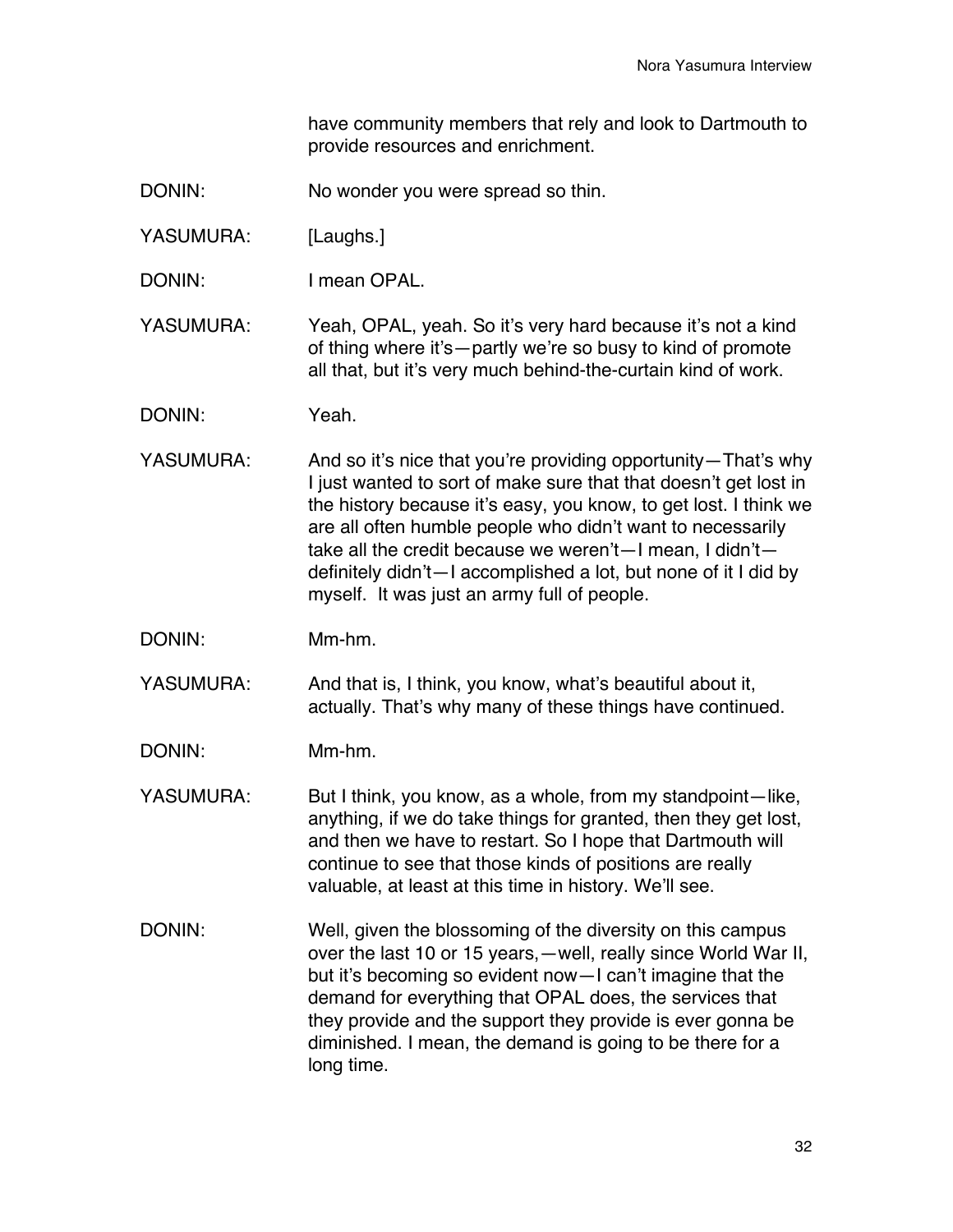YASUMURA: Yeah. Well, again—I think as facilitators, not the doers of things—

DONIN: No.

YASUMURA: The role or the purpose perhaps will just evolve to be slightly different, but, still, I think, very relevant.

- DONIN: Yep.
- YASUMURA: A lot of people said, "Well, there's a lot of Pan Asian students here." We have students of Asian descent in higher numbers than when I first started. I think it was, like, 10 percent, and now, if you include international students, it's probably—I don't want to say publicly—I don't know exactly, but it's probably 20 to 30 percent. It's grown significantlyyeah, at least 30 percent, I think now, if you include international students, and—
- DONIN: And faculty.
- YASUMURA: Right. And so it's just like women. You know, "Oh, you have a lot of women here now. We don't have to worry about it." Well, it just causes different—there's just different challenges, right?
- DONIN: Yeah.
- YASUMURA: And so it's not just always about numbers, but that's often something we'll hear is, you know, "What do you have to complain about now? You have more people."
- DONIN: [Chuckles wryly.] Right.
- YASUMURA: And that just—For us it was sort of like, "Okay, but we have more people to manage and things to work through," so—

DONIN: Right.

- YASUMURA: Yeah. But it's been fun. Thank you so much for inviting me. I'm glad to participate in this.
- DONIN: Oh, yes, I'm so glad we got you. And thank you for coming all the way in from Canaan.